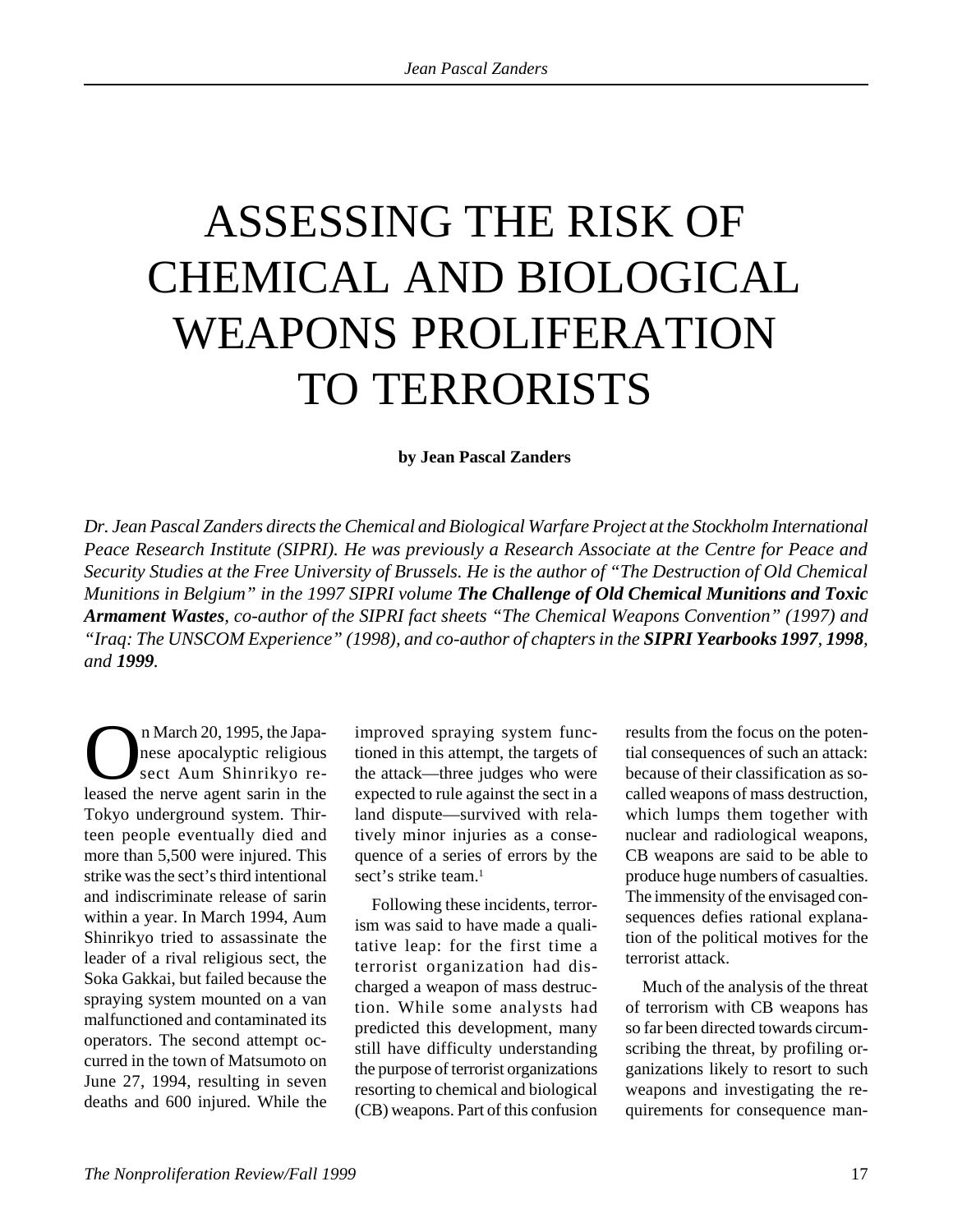agement. However, once it has been determined that a particular group has developed an interest in chemical or biological weapons, its eventual acquisition and release of these weapons is virtually taken for granted. Using nuclear weapons as a yardstick, CB weapons are seen as easy and cheap to obtain. This black box approach has diverted attention away from what is actually involved in the acquisition of chemical or biological weapons by a terrorist group.2

In an effort to improve our understanding of the potential for terrorists to acquire CB weapons, this article develops a framework to analyze the process of proliferation to sub-state actors. Because there are only a few documented cases of terrorist attacks using CB weapons, I also draw on a well-documented case where a CB agent of a nonweapon type was used. Previous to the Aum attacks, the best known case of terrorism with CB materials was the indiscriminate use of *Salmonella typhimurium*, a common cause of food poisoning, by the Rajneesh religious cult in The Dalles, Oregon, in September 1984. The direct motivation was to prevent the inhabitants from re-electing two commissioners of the Wasco County Court who were hostile to the cult's land development plans. The sect had already attracted thousands of homeless people to its community who, because of the liberal voting registration laws, would be able to vote for candidates favored by the sect. The use of the pathogen was intended to tip the electoral balance further in favor of the sect by incapacitating a large segment of the local population.

The cult also attempted to physically harm the commissioners. On August 29, 1984, during a routine fact-finding visit to the Rajneesh community, the two commissioners hostile to the sect were served water contaminated with *Salmonella typhimurium*. Both judges became sick and one had to be hospitalized. It is unclear whether this act was meant to intimidate or to assassinate the commissioners. Murder was not beyond the pale. In the planning stages of the plot to decrease voter turnout, sect leader Bhagwan Shree Rajneesh reportedly commented that it was best not to hurt people, but if a few died not to worry. Ultimately, 751 people became ill as a consequence of the restaurant contaminations in September. Despite this apparent success, the cult did not conduct any follow-on attacks; once it realized in October that the plot would fail to alter the election, it gave up the attempt to take over the county.3

Based on the Aum and Rajneesh cases, as well as other considerations, a distinction is first made between terrorism with CB *materials* and terrorism with chemical or biological *weapons*. The article then deconstructs current views of the terrorist threat from CB weapons, and sketches the evolution of the overall threat from CB weapons since the 1991 Gulf War. Third, it applies the "assimilation model," developed for studying the demand side of CB weapon proliferation in states, to sub-state actors. The assimilation model focuses on the way that political and military imperatives, as constrained by the state's material base, become reconciled with each other so that a new weapon becomes integrated into the

state's military doctrine. It can be applied to non-state actors, because it focuses on the many thresholds the promoters of a new armament must overcome and the opportunity costs they are willing to pay to overcome these thresholds. With nonstate entities, some thresholds identified for states will be virtually nonexistent, while others will feature much more prominently. The presence of certain thresholds and their respective heights can thus provide a way to structure analysis of the armament dynamic for a nonstate actor.

Based on these insights, the article concludes that while the acquisition of CB weapons by terrorists is definitely feasible, such organizations nonetheless face enormous obstacles on the path to a CB weapon capability.4 This decreases the likelihood of their proliferation to terrorists. Moreover, if terrorists acquire such a capability it is highly probable that the quality of the agents will be well below that of similar agents in military arsenals. Finally, from these insights the article suggests ways to prepare for a terrorist strike that utilizes CB weapons.

# **THE RANGE OF AGENTS USED BY TERRORISTS**

To avoid muddling the discussion, an explicit distinction between terrorism with chemical and biological *materials*, on the one hand, and terrorism with chemical and biological *weapons*, on the other hand, has to be made. Terrorism with CB materials deals with the use of any toxic substance or pathogen in pursuit of certain goals. Terrorism with CB weapons refers to the use of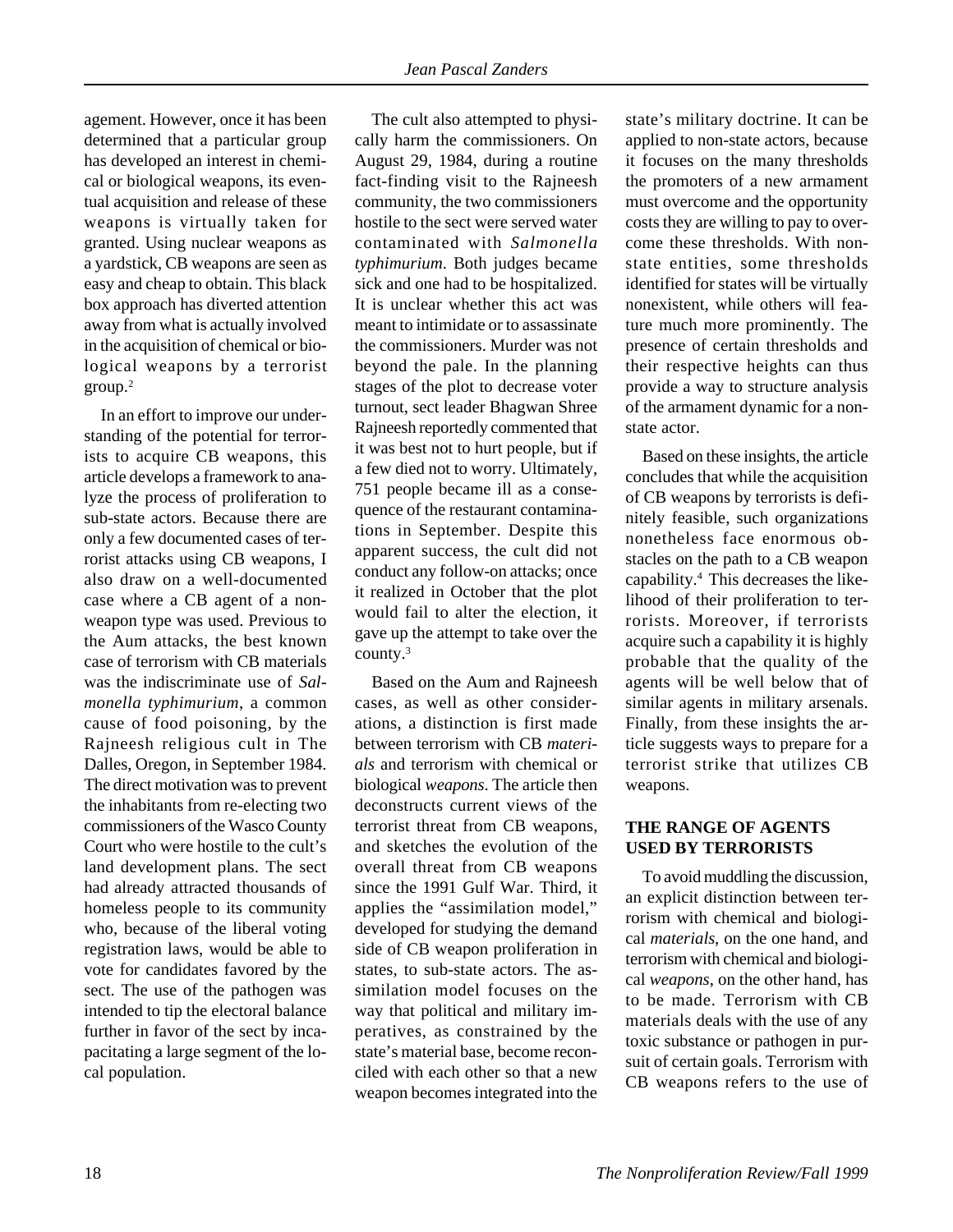warfare agents, that is a toxic chemical designed, developed, and selected by the military to support certain missions laid out in the military doctrine of a state. This distinction highlights the deeper significance of the 1995 sarin attack in the Tokyo underground: for the first time, a terrorist organization turned to a warfare agent.

CB terrorism has been practiced throughout history and in all types of civilization. Poisonous substances, whether animal, vegetable or mineral, have been used for political assassinations or sabotage. Despite the risk of harsh punishments, the prospect of certain success attracted poisoners to the substances.<sup>5</sup> Such use was always limited, however, because only few people had access to the substances and possessed the learning to use them.

A qualitative change in knowledge and the accessibility of toxicants took place during the 19th century. With the development and rapid expansion of organic chemistry and the chemical industry, the number of poisonous compounds increased significantly. Poison appeared in the pre-World War I domestic law of several industrialized countries as part of the penal code or in health, food, drugs, or cosmetics acts. Greater scientific understanding of the propagation of infections contributed to the deliberate use of disease for sabotage. For instance, as part of a program coordinated in Berlin during World War I, German agents cultivated pathogens in the United States and tried to infect horses and livestock ready for shipment to the war theaters in Europe and the Middle East.6

Chemicals and pathogens were also used in World War II for assassinations and sabotage. On May 27, 1942, Reinhard Heydrich, Reichsprotektor of Bohemia and Moravia, was allegedly killed by a grenade charged with botulinus toxin supplied by Great Britain to Czech commandos.<sup>7</sup> Soviet agents reportedly had 9-mm pistol bullets containing 22 mg of aconitine for use against German administrative officials in occupied zones. The bullet produced a sure deadly effect even when it failed to hit a vital part of the body.8 Polish and Soviet partisans were also reported to have used biological agents in sabotage or assassination operations against German troops.<sup>9</sup>

Since World War II, poison weapons have been mostly associated with secret services. In September 1978, the Bulgarian secret police assassinated the exiled writer Georgi Markov with a pellet containing ricin. The toxin is said to have been supplied from the Soviet KGB-run Laboratory 12, which specialized in substances that could kill quickly, quietly, and efficiently.10 In September 1997, the Israeli secret service Mossad attempted to assassinate the head of the political bureau of the Palestinian militant-Islamic organization Hamas, reportedly with a lethal dose of the synthetic opiate fentonyl.<sup>11</sup> The Truth and Reconciliation Commission produced evidence that South Africa's apartheid regime developed various contraptions charged with a poison or a biological agent for use against the black population as part of its chemical and biological warfare program.<sup>12</sup>

Terrorist organizations, on the whole, have shown relatively little interest in CB materials. Ron Purver's 1995 survey on CB terrorism lists over two dozen reported instances of terrorist use or threat of use of biological materials and a considerable number of threats and incidents with poisonous substances, $13$  ranging from apparently empty threats to reports of acquisition and actual discovery of possession.14 Nevertheless, many of the listed cases could arguably be classified as attempts at homicide, suicide, or criminal extortion motivated by financial rather than political gain. Other cases involved the intelligence services of certain countries, as mentioned above.

Common to most examples is the discriminate use of the poisonous agents. Humans were targeted individually; horses and livestock also had to be infected one at a time. Even in those cases in which the assailant is never directly in contact with his victims—e.g., the poisoning with mercury of exported Israeli citrus fruits in 1978 by a Palestinian terrorist organization, or the lacing of foodstuffs in shops with toxicants<sup>15</sup>—the physiological consequences were limited to the person ingesting the toxic substances. Another shared characteristic is the clear mission-oriented purpose of the attacks with CB materials. In no documented attack with non-warfare agents, whether successful or unsuccessful, were such agents used for their own sake. On the contrary, they were used to achieve an immediate goal, rather than to trigger a large-scale panic by creating a risk of wider exposure to a CB agent. This direct goal–instrument relationship may explain, in part, why no "mass destruction" resulted from these strikes.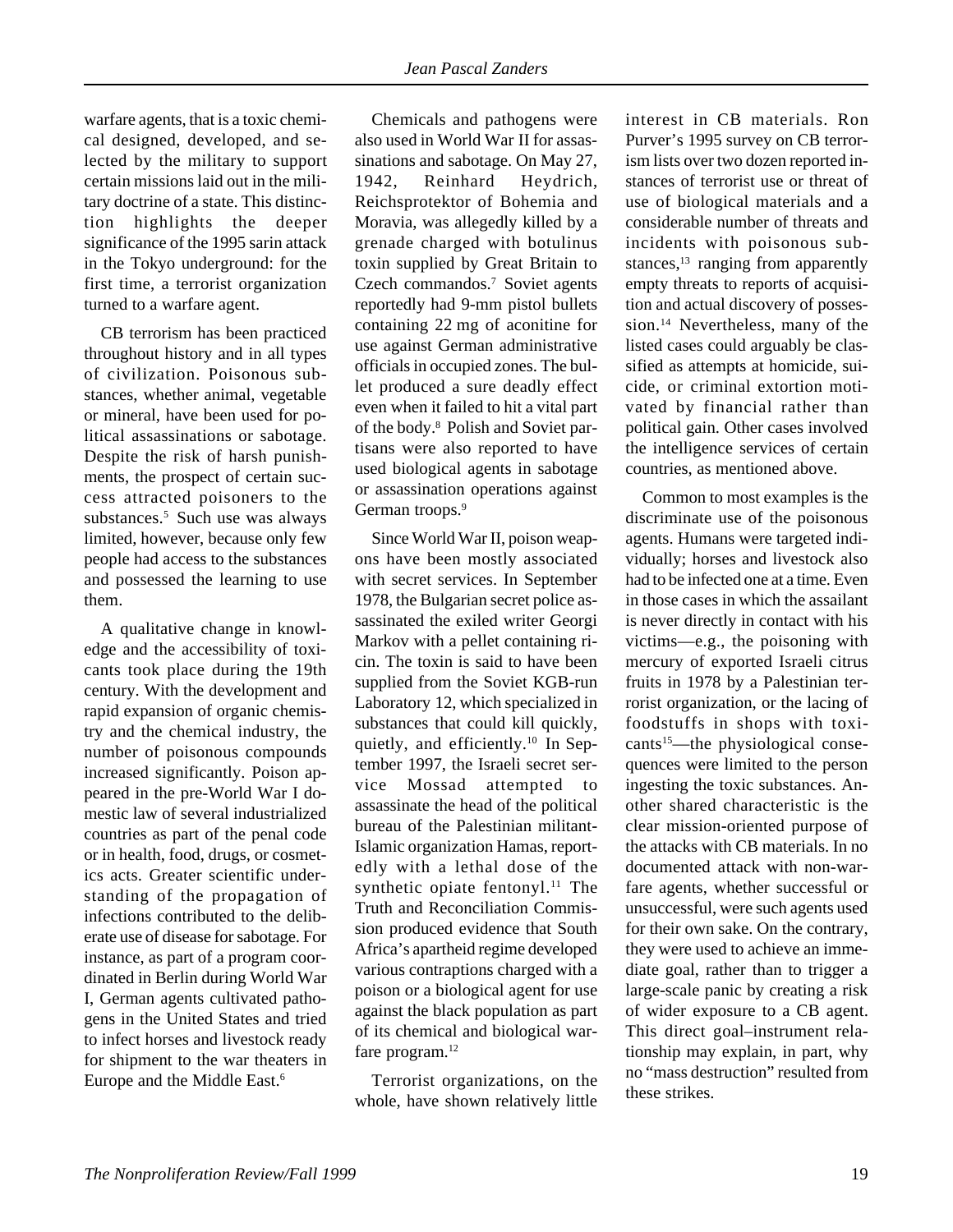The scientific and industrial developments of the 19th century also laid the foundations for chemical and biological warfare in World War I. A huge number of toxic compounds were investigated for their suitability as weapons. In the 20th century, around 70 different chemicals were used or stockpiled as chemical warfare agents. Fewer were standardized, because the selection of an agent represents a compromise:

• A presumptive agent must not only be highly toxic, but also "suitably highly toxic," so that it is not too difficult to handle.

• The substance must be capable of being stored for long periods in containers without degradation and without corroding the packaging material.

• The substance must be relatively resistant to atmospheric water and oxygen so that it does not lose effect when dispersed.

• The agent must also withstand the sheering forces created by the explosion, as well as heat when dispersed.<sup>16</sup>

Thus, for example, the US binary nerve agents were less pure than the unitary ones, but to the proponents of the program in the 1980s the relative ease of production, storage, and transportation, the increased safety for the troops handling the binary munitions, and the less complicated processes of demilitarization and destruction more than compensated for this loss of purity.

Moreover, the military had several types of agent at their disposal and, depending on the mission, were able to select them on the basis of volatility versus persistency and lethality versus incapacitation. Candidate biological warfare agents were

similarly selected on the grounds of a compromise among pathogenicity, survivability after release, and controllability. Military biological weapon programs included lethal, incapacitating, and anti-crop agents. This mission-oriented selection of chemical or biological warfare agents resulted in a close goal–instrument relationship.

Another common feature of the CB weapon programs was that, especially after World War II, the final production phases (synthesis of the actual warfare agent, manufacture of delivery systems, weaponization, testing) were conducted in facilities owned or controlled by government agencies. This limited the accessibility of these technologies. Furthermore, the public discourse regarding the necessity of chemical or biological warfare agents in military arsenals changed. As a consequence of the way the military envisaged using these agents, CB weapons were widely viewed as indiscriminate instruments of warfare. The user does not have full control over the agent after release into the atmosphere and, even in a tactical setting, the agent may spread far beyond the primary target area on the battlefield, affecting combatants and non-combatants alike.

The goal–instrument relationship for chemical or biological materials is markedly different from that for chemical or biological warfare agents. This is a direct consequence of the criteria underlying the selection of the agents. The compromises made in the name of military utility may therefore have been a disincentive for terrorist interest in warfare agents. While warfare agents can certainly be used for assassinations or sabotage, there is no immediate rationale available for their selection for these purposes. Moreover, the terrorist group would have to overcome the many technological difficulties involved in the manufacture, weaponization, and dissemination of these agents. Aum Shinrikyo, of course, did precisely that, but it is the only organization known to have attempted to acquire and use warfare agents on a large scale.<sup>17</sup> The current threat predictions—particularly those involving mass casualties—appear incommensurate with current reality. Before looking into the internal motivations for a terrorist organization to acquire CB weapons, it is therefore necessary to investigate whether the overall threat perception regarding CB weapons has, in fact, changed and, subsequently, been injected into threat projections regarding terrorism.

## **DECONSTRUCTING THE THREAT OF TERRORISM WITH CB WEAPONS**

Part of the problem of rationalizing the use of CB weapons for terrorist purposes lies in the qualification of CB weapons as weapons of mass destruction. This has two major implications. First, it draws the attention of the analyst away from the political motives for resorting to CB weapons and towards the consequences of such employment. As small quantities of toxic chemicals, pathogens, and toxins are said to be able to produce massive casualties, prevention, emergency response, and logistics become the prime focus of policy analysis. The immensity of the envisaged consequences, in turn, defies any rational explanation of the political motives for the terrorist act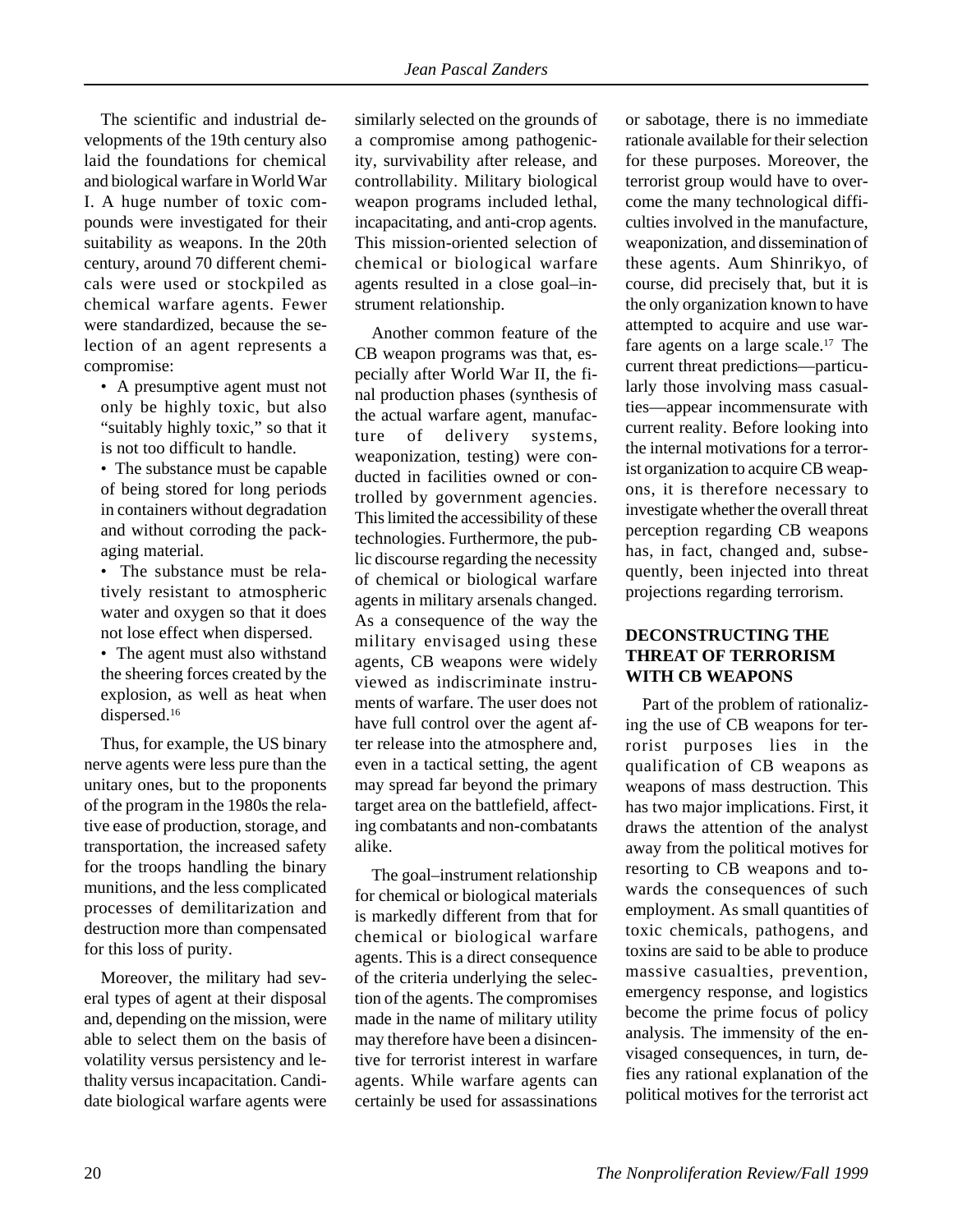and adversely affects the assessment of the rationality of the perpetrators.

Second, the grouping of CB weapons with nuclear weapons into the category of weapons of mass destruction blurs the threat and consequence assessments for each individual class of non-conventional weaponry. The most plausible type of weapon to be used in a terrorist strike (chemical weapons) is mentally linked to the most destructive weapon category (nuclear weapons), and vice versa. Chemical weapons are thus implicitly associated with the far greater destructive power of nuclear arms, and the nuclear threat is heightened because of the greater plausibility of terrorist organizations acquiring chemical weapons. Biological weapons occupy the middle ground between these two extremes: they are said to be both easy to acquire and able to produce mass casualties. Within each of the three categories, the potentially most lethal agents are the ones considered. Furthermore, as Western analysts tend to use nuclear weapons as the yardstick to measure the complexity and cost of armament programs, CB weapons are almost by definition easy and cheap to produce. This, too, affects assessments of the terrorist threat from CB weapons.

The focus on the consequences of a terrorist attack with CB weapons has another important implication: it affects a state's "security deficit." A state always confronts a variety of security challenges. As it can never meet all security contingencies, a security deficit emerges. While the security deficit contains an objective component—for instance, the differences in numbers and types of weapons deployed by

two or more adversaries—it is foremost an expression of the subjective appreciation of the threat(s).

In the analysis of the terrorism threat, the objective component is by and large absent: new organizations can spring up at different times; their motivations and causes will differ; knowledge of the weaponry at their disposal is fragmentary at best; and the strikes can come without any warning, in any place, and at any time. The only known factors of the security deficit are the state's own vulnerabilities. Consequently, these vulnerabilities define the threat. The high probability of a terrorist strike with biological weapons is thus assessed on the basis of, for example, the limited understanding of the behavior of pathogens under various environmental circumstances in built-up areas, the presence of essentially unprotected ventilation systems in modern buildings, the limited capability to detect these agents before people are harmed, or the lack of organizational preparedness to respond to the envisaged disaster. In this way, the threat of terrorism with CB weapons rests on worst-case analyses of every conceivable scenario and developments in a wide variety of terrorist organizations, which are then amalgamated into a single threat projection. Little distinction is consequently made between what is conceivable or possible and what is *likely* in terms of the terrorist threat.

This sense of vulnerability has developed rapidly and its origins are complex. On May 13, 1991, then-President George Bush declared that the United States would forswear the use of chemical weapons "for any reason, including retaliation, against any state" once the Chemical Weapons Convention (CWC) entered into force.<sup>18</sup> The announcement represented a major policy shift. The way in which victory had been achieved against Iraq in 1991 was then seen to have greatly devalued the military utility of CW. The new weapon technologies had basically rendered chemical weapons obsolete.19 The confidence of 1991 cannot contrast more starkly with today's extreme sense of vulnerability to CB weapon threats.

Several events have contributed to this development. The use of chemical weapons by Iraq against Iranian soldiers in the 1980–1988 war, and against its own Kurdish population, brought the issue of proliferation to the fore. Many companies in Western Europe and the United States had supplied Iraq with key technologies for large-scale production of advanced chemical warfare agents and delivery systems. The Soviet Union and its satellite states had trained the Iraqi military in the conduct of chemical warfare and sold large quantities of weaponry, some of which Iraqi engineers succeeded in converting into chemical weapon delivery vehicles (e.g., the al-Hussein ballistic missile). At the time, chemical weapon armament programs were also reported in other countries in volatile regions (e.g., Libya and Syria).

However, only following Iraq's defeat in the 1991 Gulf War did the world learn of the extent and advanced nature of Iraq's CB weapon programs. Moreover, the great efforts the Iraqi leadership was undertaking to conceal components of these programs from UNSCOM inspectors testified to the high value modern-day proliferators attach to CB weapons. In addition, in the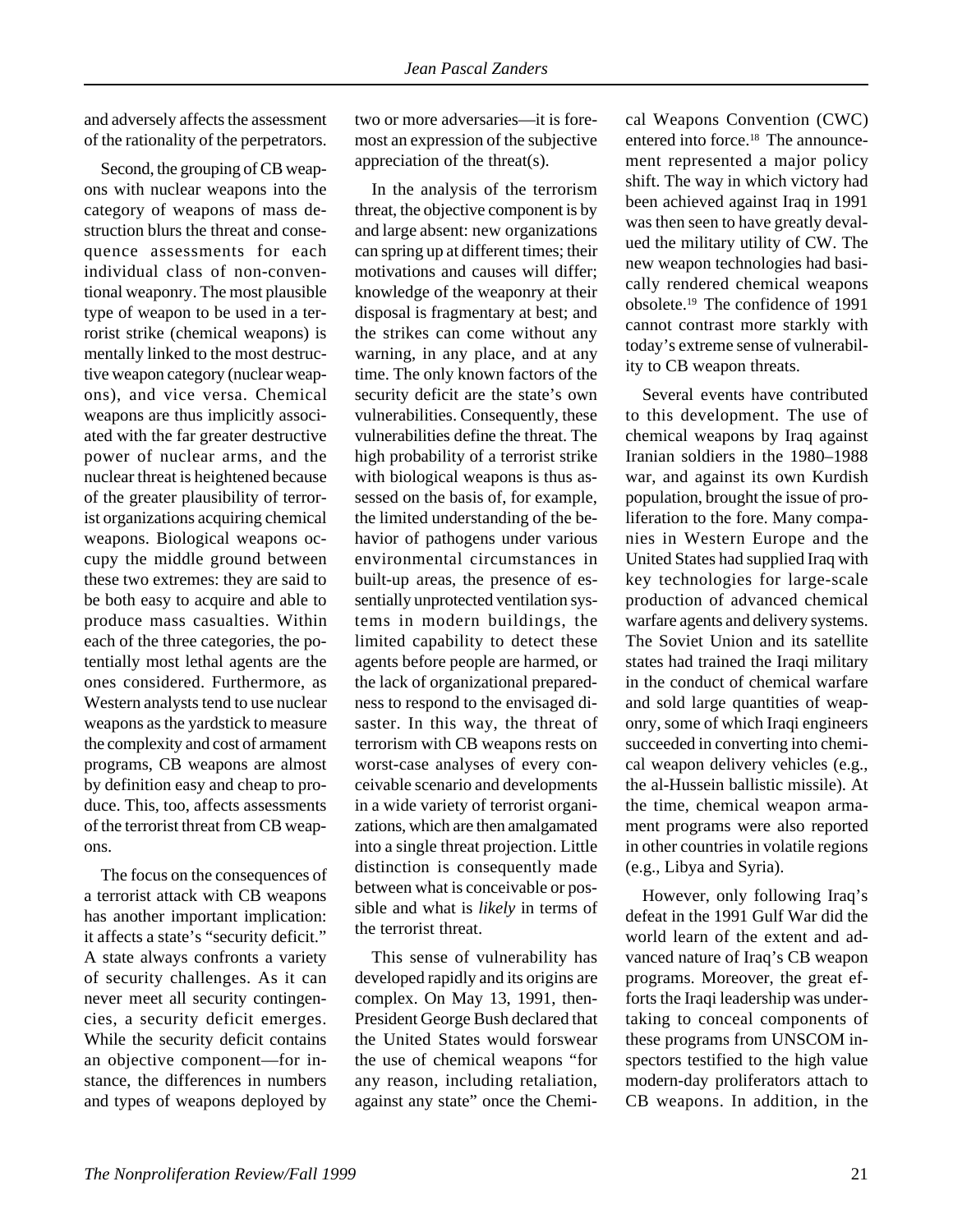years following the liberation of Kuwait many soldiers of the coalition forces suffered a variety of medical conditions, collectively known as the Gulf War Syndrome. The lack of conclusive evidence on whether low-level exposure to chemical or biological warfare agents may have been a contributing factor increased the sense of helplessness in the face of such weapons. This sense of helplessness has been further heightened by the possibility that medical pre-treatments to protect soldiers from the effects of CB weapons might actually have caused some of the conditions.

As the events in Kuwait unfolded, the bipolar world order was gradually giving way to a new multipolar international system. Many local and regional conflicts, which had been suppressed during the Cold War, flared up into open wars. Many of the conflicts proved intractable and led to significant casualties for intervening forces. It also gradually dawned on policymakers and military planners that, as a consequence of proliferation, their troops might one day confront an adversary armed with chemical or biological weapons. Whatever the causes of the Gulf War Syndrome, the phenomenon highlighted many inadequacies in current CB weapon defense, detection, protection, and prophylaxis. For forces unwilling to sustain high casualty rates (especially in view of the remarkably low number of casualties in Kuwait), asymmetrical warfare with CB weapons was suddenly perceived as able to defeat armed forces equipped with the most modern conventional weaponry.

Meanwhile, the international community was moving rapidly to strengthen the regimes banning the possession and use of CB weapons. In January 1993, the CWC was opened for signature. States parties to the 1972 Biological Weapons Convention (BWC) began to consider verification and other measures to significantly strengthen the treaty. However, certain events, beyond the discoveries in Iraq, raised questions about the value of the security offered by these treaties.

In 1993, Russian President Boris Yeltsin all but admitted to an offensive Soviet biological weapon program in violation of the BWC. Serious concerns continue to exist about Russia's compliance with the convention. Trilateral verification and transparency exercises by the three co-depositories of the BWC (Russia, the United Kingdom, and the United States) have come to a halt, feeding suspicions of Russian non-compliance, and, recently, highly publicized accounts by a former ranking official in the Soviet biological weapon program appear to confirm the worst fears.<sup>20</sup>

Similar reports have emerged regarding past Russian development of new chemical warfare agents. Neither the agents nor their precursors are featured in the lists of chemicals in the CWC, and may therefore escape detection under its routine reporting and inspection mechanisms.21 The rapid deterioration of economic and social conditions in Russia increases the possibility of highly trained specialists with knowledge of chemical or biological weapon development and manufacture being enticed with financial incentives to countries suspected of seeking such weaponry.

Low security at the various chemical weapon storage sites in Russia raises the possibility of theft.

The disarmament treaties themselves have an impact on the relative threat perception. After the entry into force of the BWC in 1975, CW gradually became seen as the greater threat; in the 1990s biological weapons are once again the larger threat as the CWC sets new standards for verifiability and enforceability. This perception is exacerbated by concerns about poor detection capabilities for biological warfare agents and the problems of consequence management if a release of biological weapons were to occur. Against the background of the debates on asymmetrical warfare, the CWC ban on in-kind deterrence or retaliation appears to hobble a state party. Yet the whole purpose of disarmament conventions such as the BWC and the CWC is that the parties to them must seek ways of ensuring security by means other than those that are prohibited.22 This was precisely the deeper sense in President Bush's declaration on May 13, 1991. In a different context, the CWC seems to contribute subtly to the shift in focus towards the *consequences* of possible chemical weapon employment. The ban on use and preparations for use has removed all possible tactical, strategic, and geopolitical rationales for acquiring chemical weapons from current discussions, leaving only the element of casualty production.

Parallel to this evolution of the CB weapon threat perception, the face of terrorism also changed. A greater number of actors began resorting to such tactics. Terrorist attacks became more lethal, resulting in higher casualty rates per incident and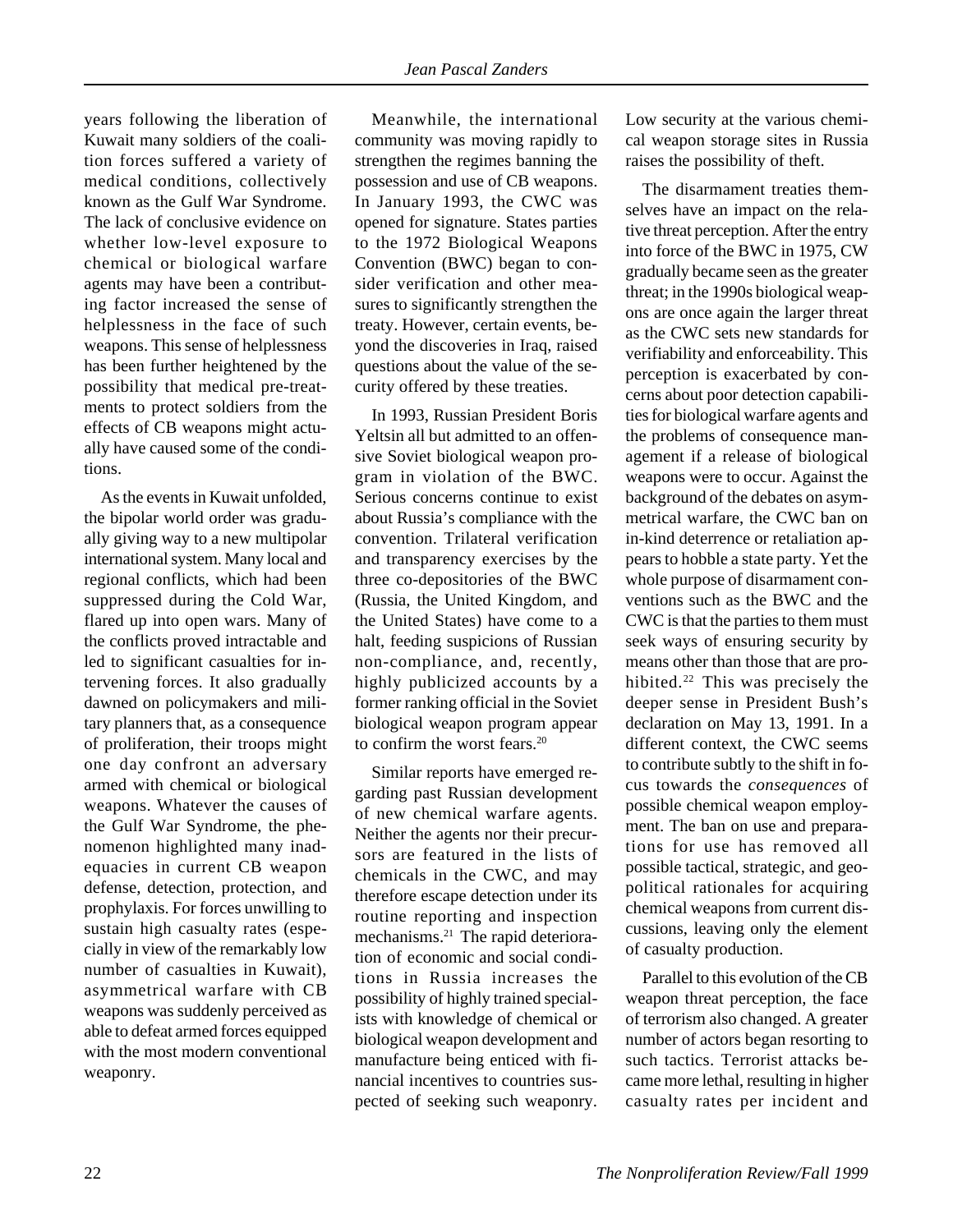wholesale destruction (although these were entirely due to conventional attacks).23 Instead of seeking to garner publicity or further a distinct political cause, the new perpetrators of acts of terrorism seem to view the maximization of casualties as a goal in itself.<sup>24</sup> Particularly the religious groups associated with apocalyptic millenarianism, redemptive fanaticism, or racist and ethnic hatred are said to find justification for their acts of violence in the higher authority of God.25 Because of their belief systems, mass casualties are not an impediment to the furtherance of their goals. Although so far such groups have mostly carried out their indiscriminate attacks with conventional explosives, they are said to be more likely than other terrorist groups to cross the political and moral barriers to employing CB weapons.

Events in the United States have significantly contributed to the new threat perception of terrorism. During the Clinton presidency the United States suffered the first largescale, indiscriminate terrorist strikes on its own territory. The 1993 bombing of the World Trade Center in New York left six dead and around 1,000 injured; the 1995 bombing of the Alfred Murrah Federal Building in Oklahoma City resulted in 168 fatalities and around 500 injured. Most importantly, the latter attack almost coincided with the release of the sarin nerve agent in Tokyo, creating a mental link between mass casualties and the release of chemical and biological warfare agents by terrorists.

A number of factors have thus come together in the 1990s to heighten fears of the likelihood of sub-state actors using CB agents to

produce mass casualties. But the prospects of such an event depend on whether terrorists can actually acquire CB weapons, which is a question that has not yet been settled.

# **THE ACQUISITION OF CB WEAPONS**

To judge the likelihood of terrorist attacks with chemical or biological weapons a clear understanding of the weapon acquisition process from the perspective of the demand side—the terrorist organization—is required. The demand side is often reduced solely to motivations, such as the relative power and prestige the possession of non-conventional weapons confers to a non-state group, and the difficulties of state retaliation against terrorist groups, because they know no territorial boundaries.26 Such reasoning is based on a state-level analysis of nuclear weapon proliferation, even though it is far from established that these motivations play any significant role in the acquisition of CB weapons by states. For all its weaknesses, the 1925 Geneva Protocol, which bans the use in war of CB weapons, eroded the legitimacy of their procurement and possession considerably. Public acknowledgment of such armament programs therefore required extensive justification. Consequently, most possessor states shroud their CB weapon programs in extreme secrecy, so that they cannot assert their relative power and prestige based on these arms.<sup>27</sup>

Viewed from the demand side, CB weapon proliferation occurs when a political entity—a state, sub-state, or transnational actor decides to acquire a CB weapon capability where such a capability does

not yet exist, *provided this decision is followed by a CB weapon armament dynamic*. The armament dynamic that the proliferator must initiate and sustain is the central part of the definition: proliferation is not an automatic process, which, once started, leads to eventual use. Reversals of the initial decision may occur at any stage as a consequence of, for instance, the impact of dissenting views or insurmountable technical problems. In other words, CB weapon deproliferation occurs as soon as the political commitment to the initial decision ceases to be renewed or if the political entity explicitly reverses that decision (e.g., by unilaterally forswearing the weapons or joining a disarmament treaty).

The assimilation model of armament dynamics captures the tension between proliferation and the various pressures towards deproliferation.28 Assimilation is the process by which political and military imperatives, as constrained by a political entity's material base, become reconciled with each other so that a new weapon, weapon system, or arms category becomes an integral part of the political entity's mainstream military doctrine. Any weapon, weapon system, or arms category must thus satisfy both political and military imperatives.

This implies the existence of a dual decisionmaking track: one on which military appraisals are fundamental, and another on which political considerations play the dominant role. The military track relates to those decisions taken by the military organization to effect a political entity's security policy, including first and foremost the development and implementation of a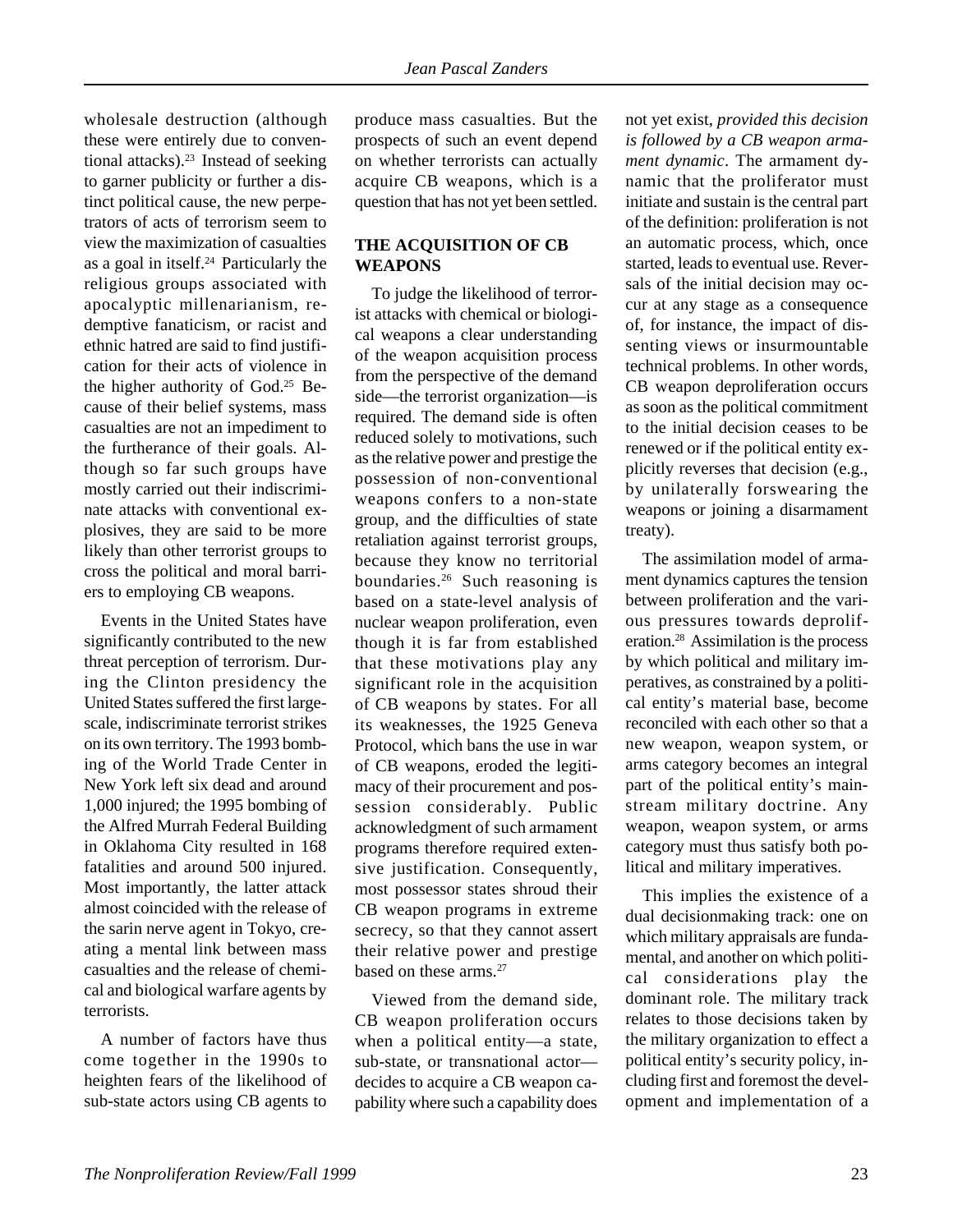military doctrine. These planners take into account external factors (e.g., the changing threat) and internal ones (e.g., decision outputs from the political track). On the political track, overall policy decisions on security and budgetary allocations are taken. As the military and political tracks interact with each other, each decision or set of decisions not only influences future decisions on the same track, but also has ramifications for progress on the other. A considerable level of tension may exist between the tracks, especially if operators on one track make demands that are irreconcilable with the basic goals or premises of actors on the other track.

Any initial proposal for a particular type of weaponry envisages a particular end result. However, the weapon that is actually produced and deployed may differ significantly from the originally anticipated one. This variance between the original concept and the final product is the aggregate of all the opportunity costs paid in the effort to achieve the original concept. The process involves many discrete decisions at the various stages of the armament dynamic. As the proposed weapon enters the decision process, it has to overcome multiple thresholds. These may involve a wide range of issues, including funding requirements, technical difficulties, political opportunism, public opinion, environmental concerns, constraints from international humanitarian law and disarmament treaties, and so on.

To overcome such barriers, an opportunity cost must be paid. It can involve financial expenses as well as the expenditure of political capital to ensure the continuation of the program at a particular stage. Different times and circumstances may thus result in different opportunity costs to be paid for similar decisions in a comparable phase of the armament dynamic. Decisions and conditions hampering the armament dynamic are just as crucial as those promoting it: they affect the outcome by increasing the variance between the original concept and the final product.

The nature of the thresholds is determined by intrinsic factors, which relate to the political entity's material base, and extrinsic ones, which refer to the domestic or international environment in which the weapon is conceived. The political entity's material base constitutes a particularly important independent variable, affecting the decision process on both the political and military tracks. It consists of the political entity's physical base—geographic location, territorial size, population, presence of natural resources, access to resources abroad, etc.—as well as the level of education, of scientific, technological, and industrial development, of economic strength, and so on. It thus involves factors that the decisionmakers can rarely influence within the time frame of the armament dynamic under consideration. In other words, all other factors being equal, differences in the material base of any two political entities may account for different characteristics and results of their respective outputs.29 The intrinsic and extrinsic elements may thus raise or lower the opportunity cost for crossing a particular hurdle. Ultimately, should the aggregate opportunity costs be too high for the political entity, the armament dynamic fails, and this is one of the possible causes of deproliferation.

The assimilation model views material, political, and societal constraints as obstacles that decisionmakers must overcome if they wish to pursue a particular weapon program, and for which they must be prepared to pay certain opportunity costs. The assimilation model is especially relevant to proliferation because of the extra attention it pays to deficiencies in the material base of the political entity. Elements (alone or combined) that may play a role in raising a threshold are a scarcity of certain natural resources, a lack of technical skills, an inadequate research or industrial base, and the like.

Barring abandonment of the entire project, political leaders may try to develop the missing ingredients indigenously, seek them abroad, or both. Given the probable time frame in which the armament program has to be realized, importing the missing elements may be the only feasible and, in the short run, the cheapest alternative. Especially if the dearth occurs in the physical base of the political entity, importation may be the sole possibility. Importation of particular technologies, knowledge, or materials is, consequently, one way of structuring the political entity's armament dynamic, albeit one that entails a sizeable opportunity cost.

The assimilation model is a heuristic device designed for studying CB weapon armament programs in countries for which limited information is available on decisionmaking processes and the structure of armament programs. The identification of thresholds on the dual decisionmaking track and the assessment of how they may be overcome enable the study of the demand side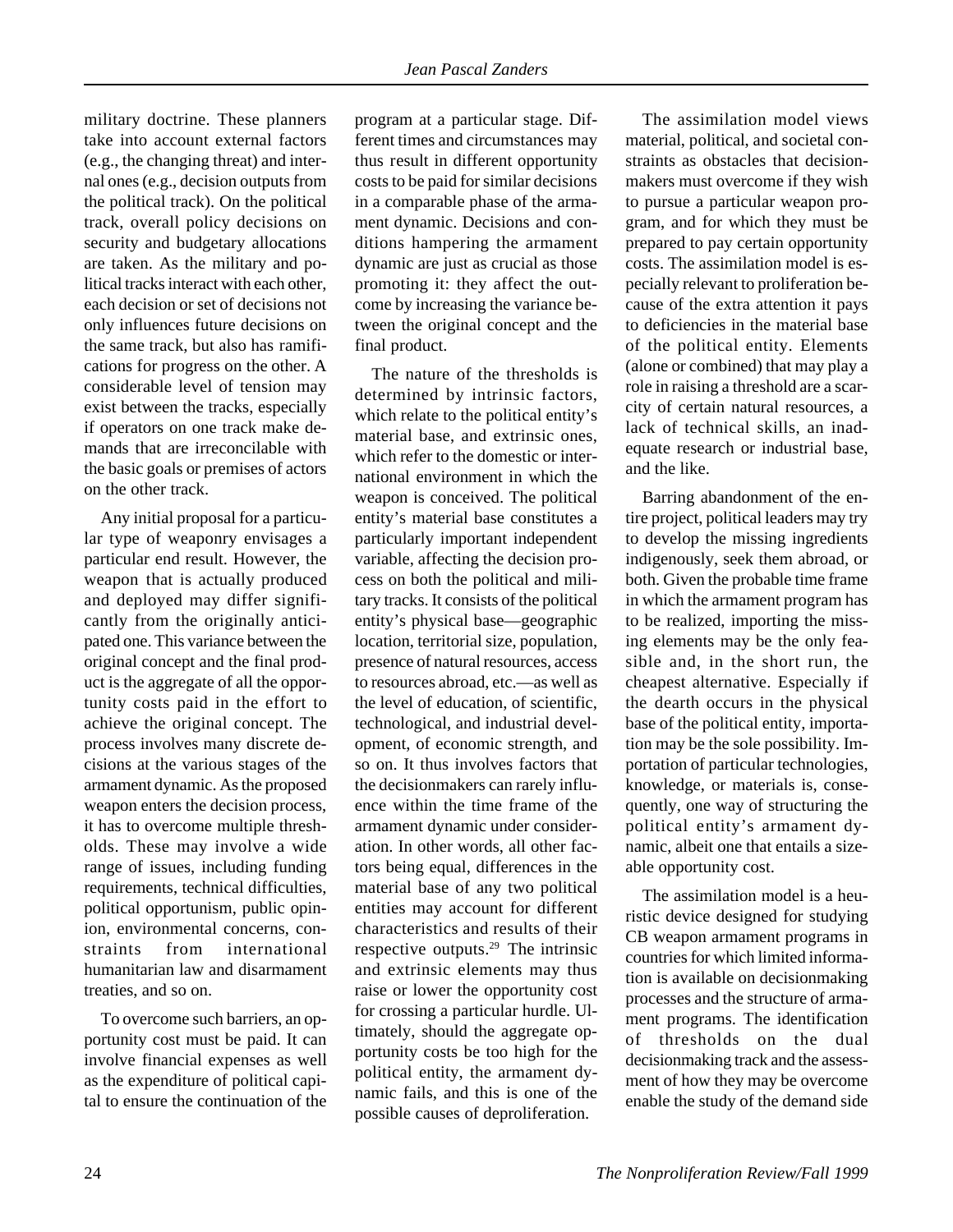of proliferation, irrespective of the type of government. The same methodology enables the application of the assimilation model to non-state actors, such as terrorist groups. The nature of the thresholds can be assumed to be similar for all political entities. However, the relative height of the thresholds will vary among these entities. Certain thresholds identified for states will consequently play only a minimal or no role in a terrorist organization, while other ones will have a far greater relative impact.

For instance, the distinct military track on which a political entity formulates its military doctrine is arguably non-existent for terrorist organizations. In this case, from the perspective of the assimilation model, it would mean that all relevant thresholds for the CB weapon armament dynamic in the terrorist organization are located on the political decisionmaking track. Nevertheless, such a group can be expected to have an idea, however vague, of why it is seeking such weaponry, even if it does not have a fullfledged "military doctrine." The assimilation model, as a heuristic device, suggests that incomplete or imprecise formulation of these goals increases the likelihood of a poor

choice of agents, of inadequate dissemination devices and procedures, or of outcomes far below theoretical expectations. The way the political and goal-related (i.e., for a state actor, the military) imperatives are reconciled with each other directly affects the goal–instrument relationship of the selected weapon.

#### **THE KEY PARAMETERS FOR TERRORIST ORGANIZATIONS**

#### **Material Factors**

The material base of a terrorist organization seeking chemical or



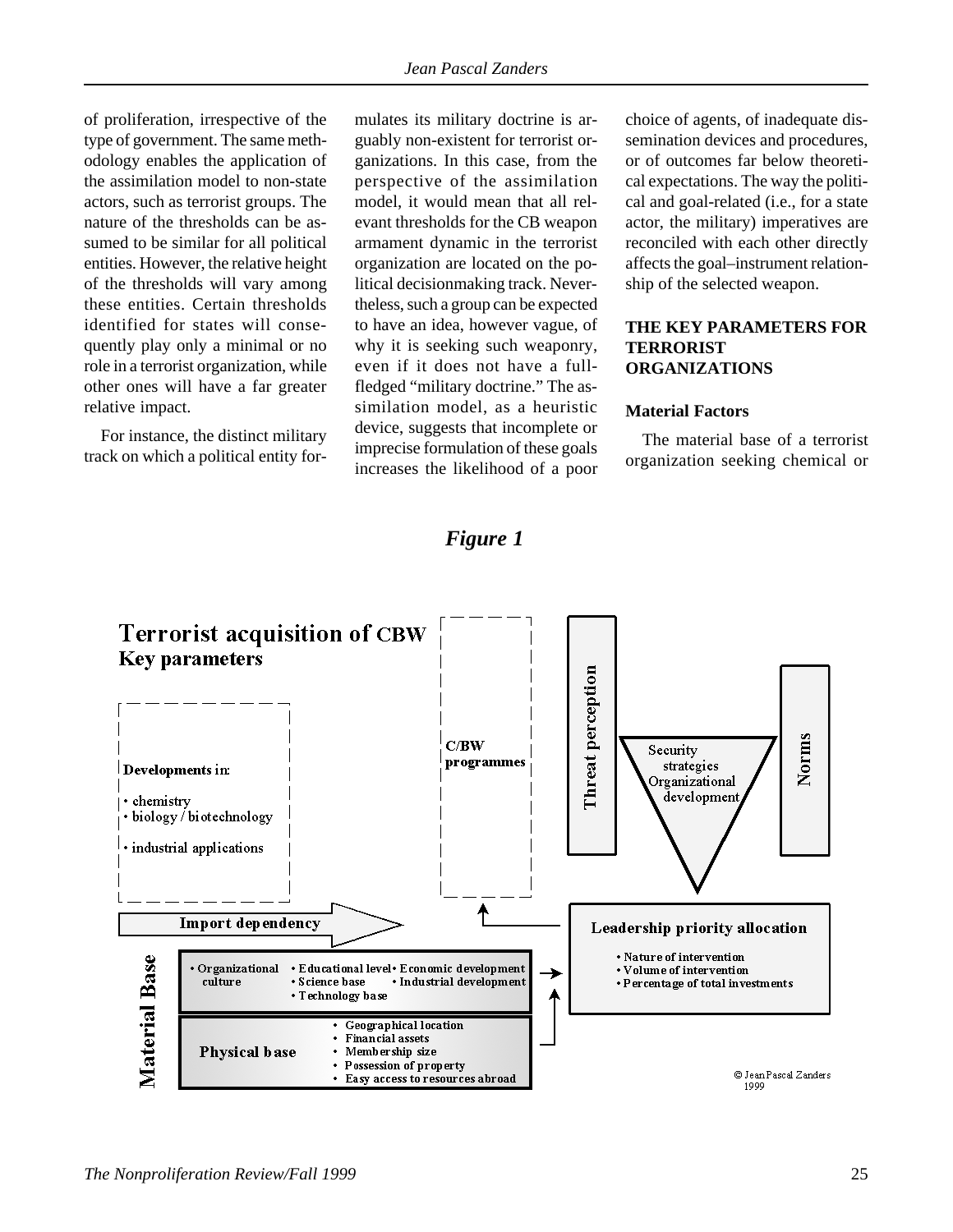biological weapons is a key determinant, because it consists of elements that the organization can only alter with great investment of resources or time (See Figure 1). The physical base, first, comprises elements that determine whether the organization will be materially able to acquire CB weapons. Some elements (e.g., membership size, financial assets, and possession of property and infrastructure) the organization can alter over time through targeted policies. Aum Shinrikyo attempted continuously to expand its membership and to extract the largest possible amount of wealth from its members, its members' families, and its sympathizers.30 The transfer of property rights, including those of companies, was part of the initiation rites of novices.

A terrorist group has less direct influence over other components of the physical base. Its geographical location and the type of culture in which it is embedded have a direct bearing on the nature of the organization and its success. Aum Shinrikyo enjoyed its greatest success in Japan, where, for example, alienated members of the intellectual stratum of society were receptive to mysticism, and in Russia, where many victims of the social disintegration were similarly seeking solace in various kinds of mysticism. In contrast, the sect was unsuccessful in the United States and Germany, despite some targeted efforts. Other important components of geographical location for Aum Shinrikyo included the overall level of scientific, technological, and industrial development of Japanese society; the tax exemptions granted to recognized religious organizations, which enabled Aum to amass its considerable assets; and the general hands-off attitude of the Japanese authorities towards religious organizations as a consequence of the religious persecutions before 1945. In other words, the terrorist organization feeds from the society that spawned it.

The second component of the material base consists of the internal characteristics of the terrorist organization. The organization can relatively easily exploit, manipulate, or develop certain of these characteristics. As noted earlier, its culture may be based on social ideology, apocalyptic or millenarian visions, racial superiority, ethnicnationalism, religious fanaticism, and so on. In the quest for chemical or biological weapons the level of education and training of the members as well as the science and technology base they are able to set up become important factors. Aum Shinrikyo launched repeated recruitment drives to attract promising young scientists and people with other required skills from Japan's leading institutes. These people were able to set up the programs and build the necessary installations.

An important weakness in the CB weapon programs, however, was the reliance on relatively unskilled sect members for the operation and maintenance of the installations, which contributed to accidents and leaks. Internal secrecy, and emphasis on dedication to the cause of Aum Shinrikyo in the selection of members to work on the CB weapon programs, were other contributing factors. Another negative factor on the operational side was Aum Shinrikyo's limited functional specialization. The people in charge of developing the agents were also responsible for developing the dissemination devices and executing the attacks. Their lack of experience in operational planning contributed to the many mistakes and failures. An organization's level of economic and industrial development thus determines the ways it is able to optimize its resources and allocate priorities in advancement of its goals.

#### **Social Environment and Norms**

The societal environment in which the terrorist organization evolves provides a second set of factors that influence the leadership in its choices regarding chemical or biological weapons. The tension between the organization's threat perceptions and the internal and external norms that govern its behavior has a major bearing on how the organization will develop and on the security strategies (plans for action or self-protection) it will adopt.

A terrorist group arises as a consequence of the fundamental dissatisfaction of its members with certain (or all) aspects of societal organization. Inevitably, that society will pose a threat to the very existence of the terrorist group. The greater the existential threat to the organization, the greater the chance of its resorting to extreme measures. In fact, this is the shared feature between the Rajneesh cult and Aum Shinrikyo: they both turned to the indiscriminate use of non-conventional means when public authorities threatened the continued functioning of the sects.

There is, in addition, a subjective side to the threat perception. As an officially recognized religious organization, Aum Shinrikyo enjoyed considerable tolerance of its activities by law enforcement agencies,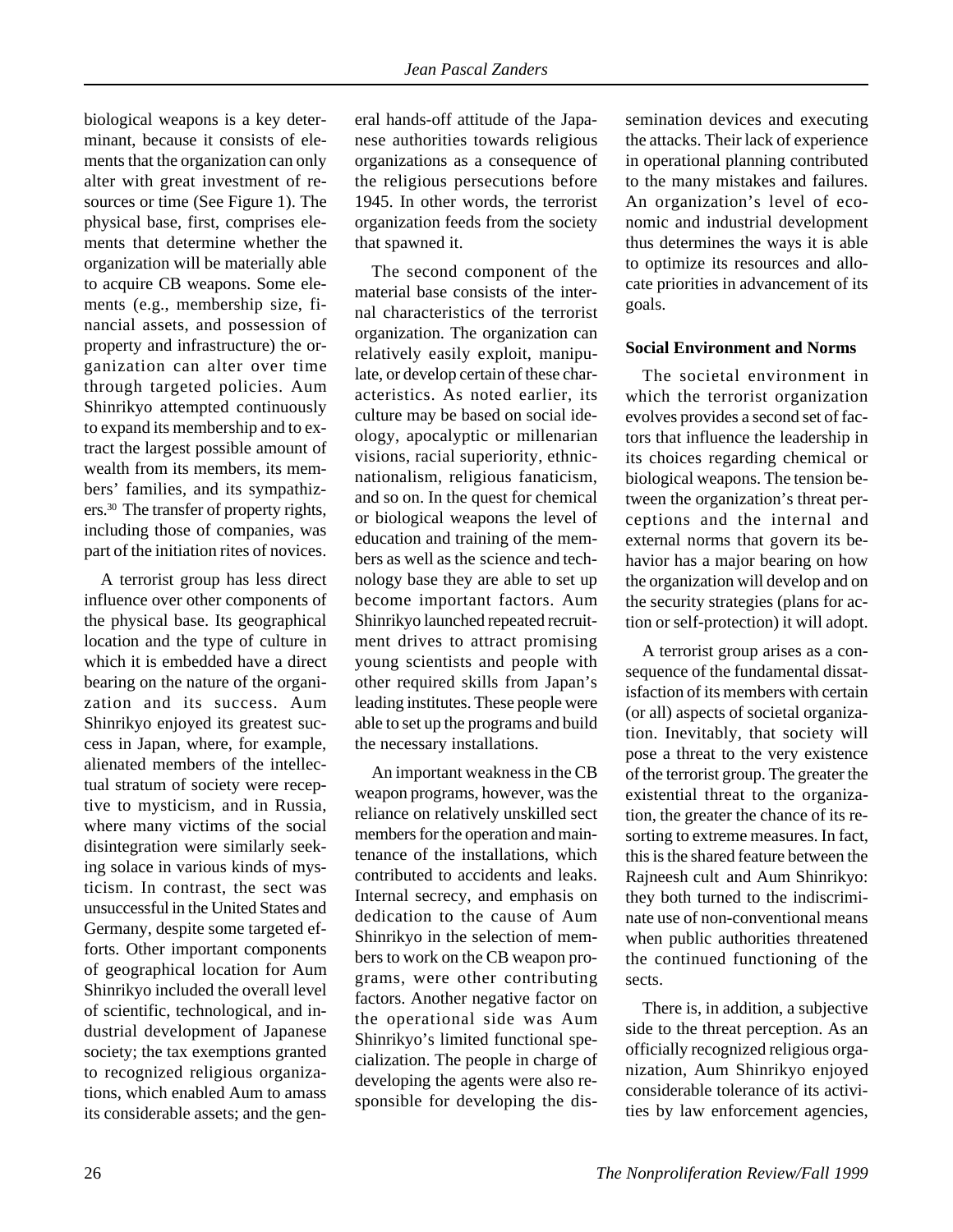despite many complaints by parents of under-aged sect members and people living near sect compounds, as well as indications of the sect's involvement in murders. Isolation from the broader society was an effective way to hide its CB weaponrelated activities, but also fomented paranoid projections of the threat to the sect posed by Japanese institutions and outside powers like the United States. The risk that the many, rather precise, apocalyptic predictions by the sect's leader, Shoko Asahara, might not be fulfilled provided another incentive to "help" events through chemical or biological weapons.

Norms are another major factor influencing the behavior of the terrorist organization and hence its willingness to pursue CB weapons. Norms, however, form a complex aspect of social interaction and often do not manifest themselves in an absolute, positivist form. For instance, one might anticipate that the release of sarin in the Tokyo underground weakened the norm against the use of chemical weapons or lowered the threshold for other groups to resort to CB weapons. But this would not indicate for whom or in relation to whom the norm was weakened.

The norm against CB weapons has essentially always been one between territorial, sovereign states, that is, between equal partners in the international system. In view of several gross violations of existing constraints (e.g., the 1899 Hague Declaration IV, 2, on projectiles containing asphyxiating gases; the 1925 Geneva Protocol) and the unwillingness of the international community to uphold the norm because of ulterior geopolitical interests (e.g., the 1936 war in Abyssinia; the 1980–88 Gulf War; the failure to disarm Iraq despite an explicit UN Security Council resolution) it cannot be said that these norms have been particularly strong.

The CWC offers a far stronger norm: not only use, but also possession of chemical weapons and all preparations for offensive chemical warfare are prohibited. The obligations are subject to international verification, and they are enforceable. The CWC obliges each state party to enact domestic penal legislation to ensure that none of its nationals (at home or abroad) or those present on its territory undertake activities in contravention of the treaty. In other words, since the Tokyo underground attack in March 1995, the norm against chemical weapons has definitely been strengthened and even extended to the sub-state level. Moreover, in the wake of the Aum Shinrikyo attack, Japan has promulgated legislation criminalizing the production, possession, and use of CW.31 Many other states have also reviewed their existing laws to see whether an event such as the sarin attack is covered or have adopted explicit provisions to that effect in their CWC implementation legislation.

The BWC is, as noted earlier, far weaker in these respects than the CWC, but this norm should also be strengthened once the additional protocol, currently being negotiated in Geneva, enters into force. In addition, the UN General Assembly adopted the text of the International Convention for the Suppression of Terrorist Bombings on January 9, 1998.32 Attacks fall within the scope of the convention if they are carried out with an "explosive or other lethal device."33 These include not only conventional explosives or other incendiary devices, but also toxic chemicals, biological agents or toxins or similar substances, and radiation or radioactive material.<sup>34</sup> This is the first time that CB weapons are explicitly mentioned in an international counterterrorism agreement.

In summary, since March 1995 there has been a formal strengthening of the norms against CB weapons for states and sub-state actors and in relation to other states and sub-state actors. However, in practice norms are never absolute and are always weighed against other norms and interests. Domestic enforcement, for instance, may encroach upon freedoms of speech, religion, organization, and so on. It will depend greatly on the maturity of the political and legal system whether a society can differentiate between fundamental rights and criminal activities prepared and executed under the cover of these fundamental rights.

There is, however, a different angle to this debate. One historical aspect of the development of the taboo against CB weapons, which is often overlooked, is that the civilization that acquired such a mode of warfare clearly understood the military advantage it had over the enemy. It held a monopoly over the surrounding societies. Moral qualms about the application of noxious and poisonous agents in war were not a factor. Consequently, that civilization virtually never formulated legal or moral constraints against these weapons until the monopoly had disappeared or the military advantage had been balanced in an asymmetrical way. A similar sense of power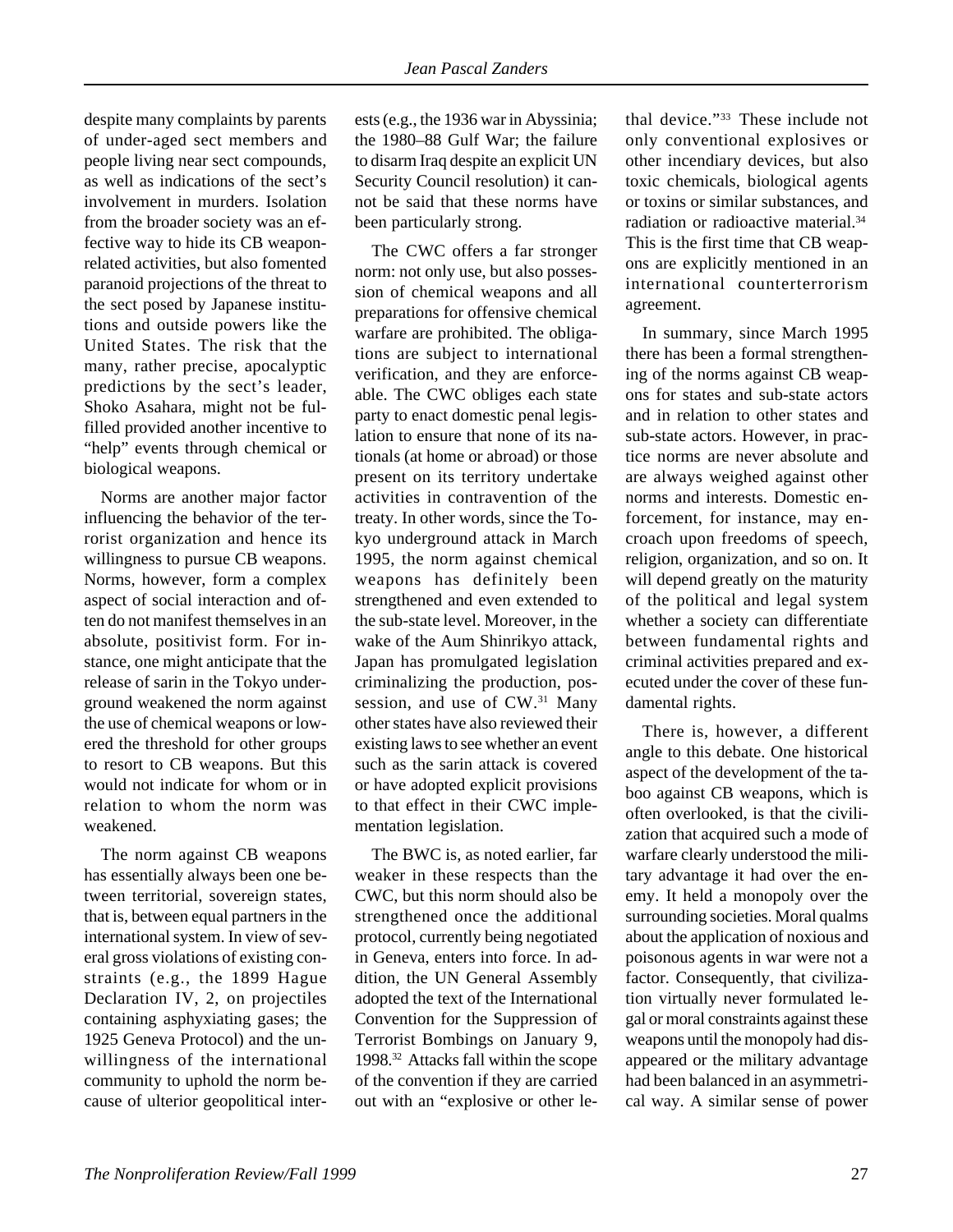over the Japanese society, derived from the possession of sarin, was present among the leadership of Aum Shinrikyo. Rather than representing erosion of a taboo, which never existed for the cult, it accelerated the armament process and increased the internal pressures to demonstrate the possession of that power to the outside world. The apocalyptic visions of its leader provided the appropriate social discourse for the new technology within the religious community, but the new technology in turn also helped to determine the group's vision of the apocalypse.

The question regarding to whom the norm is applied also hinges on the recognition of the other party as an equal partner. International norms and laws emerged in the Westphalian state system because sovereign territorial states recognized each other as equal systemic units that could enforce the content of an international agreement within the territory of their jurisdiction.35 In contrast, a political unit like a religious empire could not and cannot enter into such agreements. First, in such a unit's view sovereignty is derived directly from God and is therefore universal. Consequently, the religious political entity cannot tolerate a separate source of sovereignty.36 Second, membership in the entity does not depend on territorial location but on adherence to the faith. The rules, norms, and values of the empire apply to all members of the faith wherever they may be, and do not apply to non-members.37 Regulations, such as the prohibition of poisoned weapons, governed the conduct of belligerents sharing the same faith, but these weapons were quite permissible against infidels. History is replete with such examples from all great religions.38

For terrorist organizations founded in religion, these insights have a double implication. First, the norms maintained by the group may differ significantly from those of the broader society. Internal or external constraints that could raise the thresholds for acquiring CB weapons on the political track of the assimilation model may therefore simply be non-existent, and the success of the armament dynamic, if undertaken, may depend entirely on factors present in the material base. Second, because of their religious convictions, group members may differentiate themselves from the rest of society to such an extent that the elimination of non-members even on a large scale—can easily be justified. This worldview may remove any objection to CB weapon use. Indeed, it may be an important promoter of the armament dynamic in its own right.

The strength of norms is also directly linked to the nature of the threat. Sovereign states facing an existential threat or perception that they must meet every security contingency at every level (total reliance on self-help) are less likely to adhere to international norms limiting their options, and are more likely to invest heavily in arms buildups, including chemical or biological weapons, and to defect from international security regimes (like disarmament treaties) if their vital interests are at stake. International law recognizes this tension through, for instance, the inclusion of withdrawal clauses in international treaties. The International Court of Justice did not contradict this prin-

ciple in its opinion regarding the legality of nuclear weapons of July 8, 1996: it could not conclude whether nuclear weapon use was lawful or unlawful if the survival of the state in question was at stake, despite the potential for massive and indiscriminate destruction.<sup>39</sup> (Hence the smaller surface for "norms" than "threat perception" in Figure 1.) Translated to terrorist organizations, this raises the question of whether an existential threat, especially one that is gradually building up and that the group feels it cannot manage, contributes to the erosion of whatever norms the group might abide by. The Rajneesh cult decided on the dissemination of *salmonella* in salad bars precisely to avert such a situation. Aum Shinrikyo executed sarin attacks in the Tokyo underground to divert the attention of the police, who were poised to raid the sect's facilities, away from the cult.

# **Group Strategy and Structure**

If the leadership of a terrorist organization decides to embark on CB weapon armament programs, it will have to make some key decisions regarding the allocation of its resources. The decision, and the nature of the program, will depend on the group's security strategies and structure. For example, a loosely structured, amorphous grouping with little central guidance (e.g., many transient right-wing groups and militias in Europe and the United States, including the abortion clinic attackers and the Oklahoma City bombers),<sup>40</sup> or an organization structured in small cells for maximum security, will find it much harder to set up an indigenous CB weapon armament program than a vertically integrated and ideologi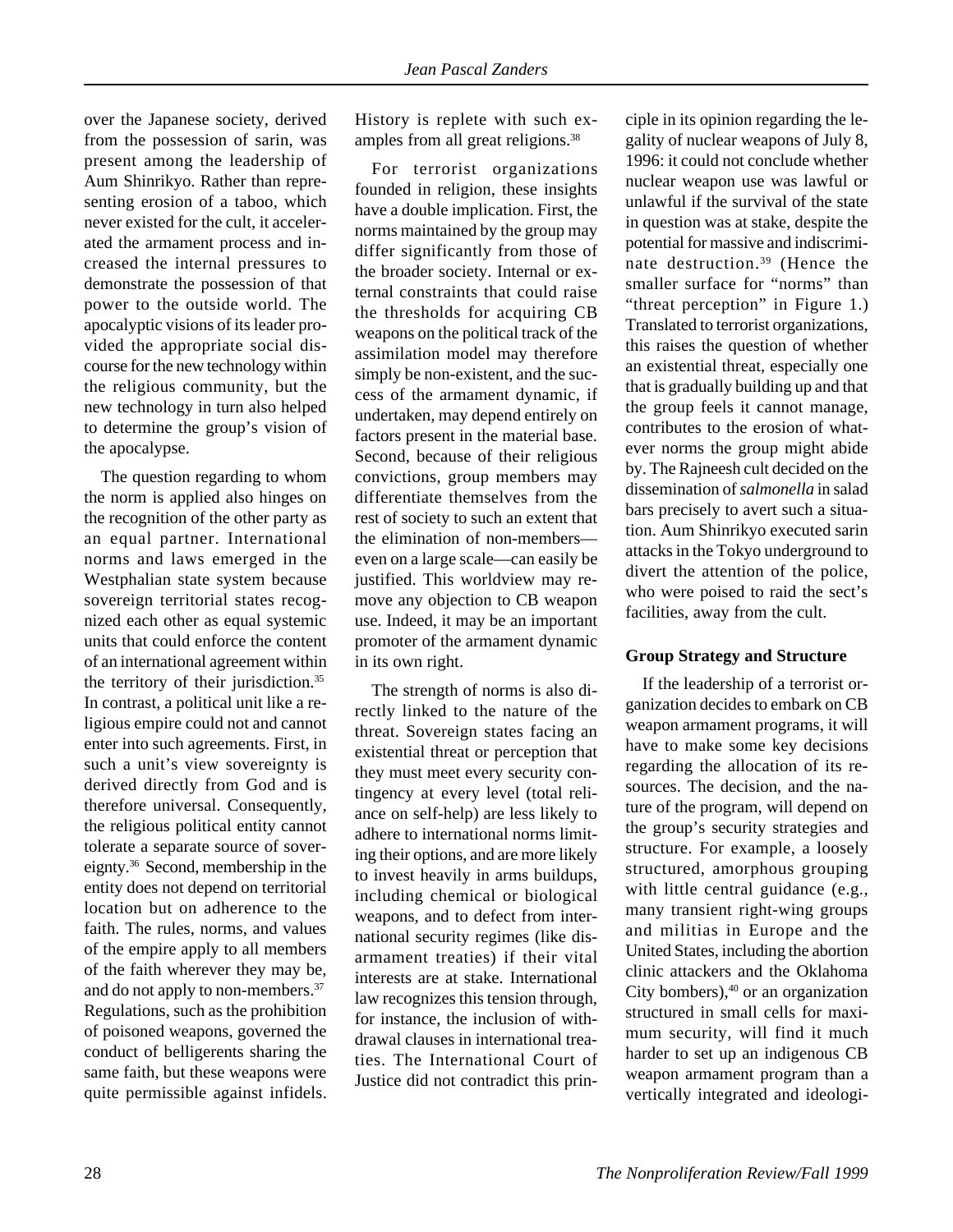cally uniform group, such as Aum Shinrikyo or the Rajneesh sect.

Organizations are also constrained by their material bases and may have to seek many, if not all, ingredients and technologies from outside. The nature and size of these constraints determine the degree to which a group must rely on external sources for its technologies, commodities, and expertise. For a terrorist organization this can be a formidable challenge. Unlike a state actor, which can buy technologies abroad and hire specialists, a terrorist organization must work in total secrecy because of the absence of a safe haven on the territory it occupies and the constant threat that law enforcement officials may raid the facilities. This means, for example, that the organization cannot hire a specialist or technician for a limited time to solve a certain problem, but must recruit him and convince him of the justness of its cause. This import dependency is also a function of the relative complexity of the weapon system the leadership has decided to acquire.

With the key components in place, the armament dynamic can continue along the dual track until the desired weapon is achieved. Decisionmakers must overcome the various thresholds and pay the various opportunity costs, while trying to keep the variance between the envisioned and the actual weapon as small as possible. The actual chemical or biological weapon in the hands of the terrorist organization will reflect the aggregate opportunity cost paid along the way (e.g., in terms of the quality of the agent): if the aggregate opportunity cost is too high for the organization, then the armament dynamic has failed (e.g., Aum Shinrikyo's botulinus toxin and anthrax programs).

The influence of the various parameters can be illustrated when comparing Aum Shinrikyo with the Rajneesh sect. The Rajneesh sect was responding to a rapidly evolving crisis that threatened its continued existence. The person in charge was a qualified nurse with sufficient skills to cultivate a pathogen, but not to set up a sophisticated biological weapon program. Moreover, the cult had no time to develop its material base. The goal was limited in scope and time, namely influencing the outcome of local elections. The sect thus opted for an incapacitating rather than a lethal agent, thereby narrowing the technical requirements for the laboratory. The choice of a *Salmonella* strain, which causes food poisoning, also simplified dissemination, as a liquid solution could be poured on food in public places. In addition, this reduced the need for functional specialization in the sect. The straightforward goal– instrument relationship also meant that as soon as the sect realized that it would not attain the desired outcome, it terminated its program.

Aum Shinrikyo's plans were far more ambitious: it sought to destabilize Japan and eventually take over all its governmental functions. To this end, the sect pursued a broad set of instruments, including conventional weapons, an earthquake machine, a laser gun, and a nuclear device, as well as CB weapons. While many accounts of Aum Shinrikyo's activities have focused narrowly on the CB weapon programs, the important point for demand-side proliferation analysis is that the sect actively sought a broad range of weaponry. This had two major implications.

First, the element of priority resource allocation by the sect leadership became important in the CB weapon armament dynamic. The sect spread its huge financial assets and other resources over several weapon programs, as it tried to become self-sufficient in every area. It even opted to establish its own production line for the Kalashnikov AK–74 rifle instead of purchasing the required firearms, even though the black market in Russia, where Aum Shinrikyo had a large following and many regional centers, could have provided ample opportunities. Each program placed increasing demands on manpower, the ability of the offices outside Japan to purchase the required technologies, and so on. Moreover, each program created its own follow-on imperatives. The prospect of mass-produced assault rifles, for example, raised the issue of training sect members to use these weapons and, in turn, placed fresh demands on the recruitment drive (e.g., to attract highly trained military personnel as instructors). Had the sect concentrated its resources more on the CB weapon programs, it might have achieved greater success in terms of creating a viable biological weapon or larger production batches of higher-quality chemical warfare agents. As it turned out, the sect was successful in few of its weapon programs.

Second, there was no rationale for the CB weapon programs without the other weapon programs. Aum Shinrikyo's ultimate goals were the creation of Armageddon, the toppling of the Japanese government,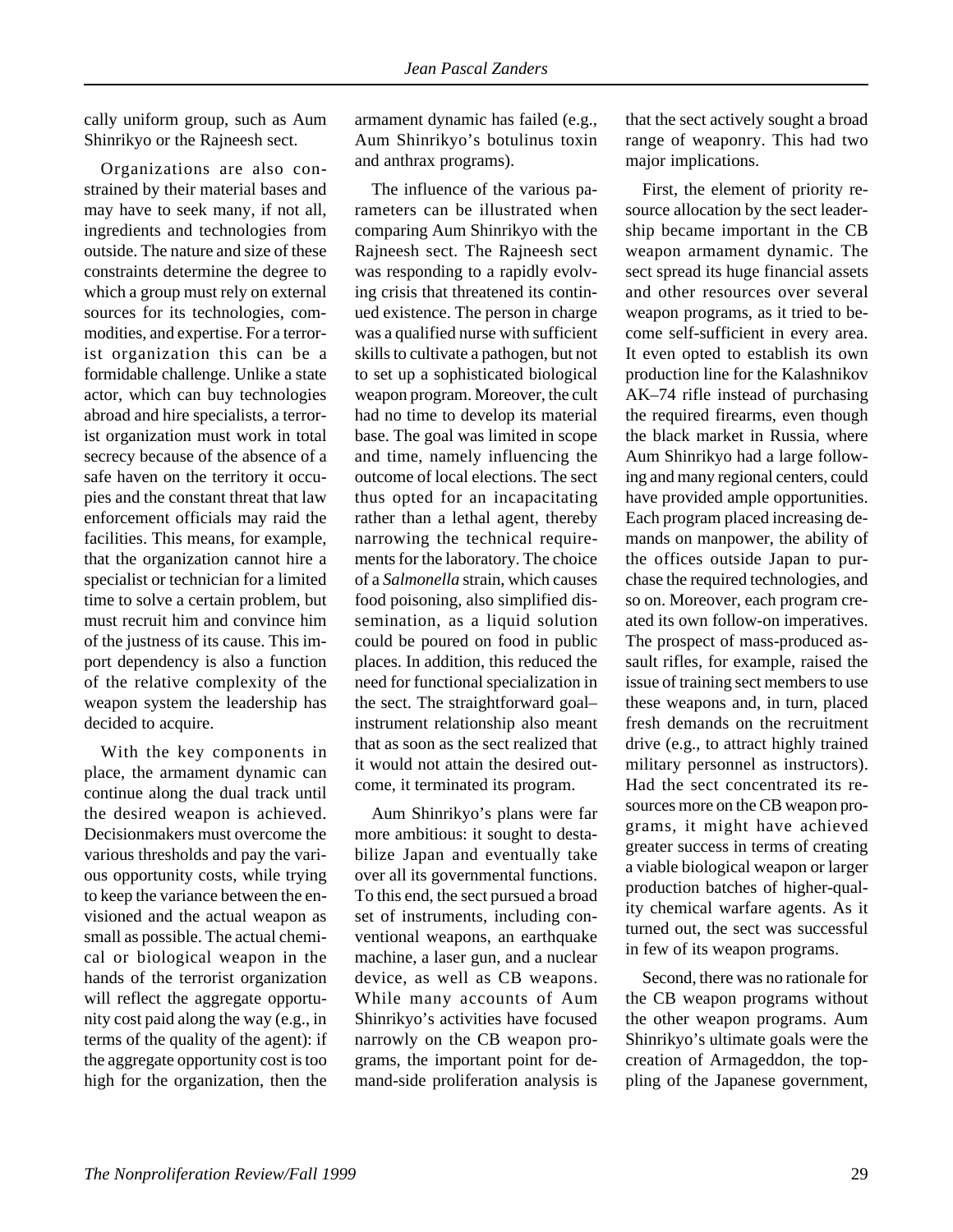the subjugation of the Japanese population, and, finally, the establishment of its own form of governance. CB weapons could conceivably play a role (e.g., through the creation of mass panic and exposing the weaknesses of the authorities to protect the population) in the first three phases, but were insufficient in and of themselves. Any large-scale release of chemical or biological warfare agents in isolation would invite a massive response from the law enforcement authorities (as ultimately happened after the Tokyo underground attack), leading to the potential demise of the organization. In other words, it was impossible in practice for Aum Shinrikyo to concentrate its resources on CB weapons. In view of its grand strategy, the leadership had to spread its large, but nonetheless limited, resources over the various programs. From the perspective of the CB weapon programs, this imperative raised the thresholds in the assimilation process, which contributed to the reduced quality and quantities of the chemical warfare agents and to failures with respect to the biological warfare agents. In summary, the factors that contributed to the establishment of the CB weapon programs were ultimately also responsible for the rather poor results.

# **CONCLUSIONS: RECONSTRUCTING THE THREAT**

### **The Risk of Mass-Casualty Attacks**

A terrorist strike with chemical or biological weapons is definitely feasible. Aum Shinrikyo demonstrated as much in 1995. Nevertheless, the likelihood of such an event recurring

must be judged on the basis of realistic and testable parameters. The single most important problem in such an undertaking is the uniqueness of the Japanese cult and the armament programs it set up. In several instances it is difficult to judge whether certain elements are likely to re-occur (e.g., whether the cult was a phenomenon unique to Japan or whether it could also arise in a different type of society).

This article has attempted to construct an analytical framework for assessing the likelihood of a terrorist CB attack based on the assimilation model for studying the demand side of the proliferation process in states. The key question is, how does a proliferator structure its armament dynamic in order to acquire a chemical or biological warfare capability? The model focuses on the many thresholds to be crossed on the political and military decisionmaking tracks and on the wide range of opportunity costs that must be paid to overcome these obstacles so that, ultimately, the imperatives of the various actors involved in the armament process become reconciled with each other. This set of thresholds can be assumed to be similar for all countries. However, the height of the respective thresholds will vary between any two countries as a consequence of the differences in their respective material bases. Ultimately, these factors combined will account for the different outputs (including cases of failure of the armament dynamic) in these countries.

The assimilation model can be similarly applied to the proliferation of chemical or biological weapons to sub-state actors. The main differences between a state and a sub-state actor are in the makeup of the material base, resulting in different heights of the thresholds. In order to be able to contrast two similar actors, this study has used the 1995 Aum Shinrikyo attack on the Tokyo subway and the 1984 attempt at mass food poisoning by the Rajneesh cult, although the pathogen in the second case, *Salmonella typhimurium*, does not qualify as a warfare agent as defined in this paper. The comparison nevertheless reveals some interesting insights about the goal–instrument relationship.

Chemical and biological weapons only make sense in relationship to specified goals. To Aum Shinrikyo they represented possible avenues to the ultimate goal of destabilizing Japan and taking over the government. They were to be used in conjunction with other exotic or devastating weapons, as well as with ordinary conventional firearms. (Arguments such as ease of production or relative cheapness may bear upon how certain thresholds are overcome in the pursuit of these goals, but in the case of Aum Shinrikyo these factors were arguably of limited importance in view of the massive investments in the other weapon programs. They may have played a role in the sequence in which the various armament programs were launched.) Had the sect focused exclusively on CB weapons, it probably would have solved the problems of viability of the chosen pathogens, large-scale production of chemical and biological warfare agents, and effective dissemination. However, such an exclusive focus would not have served the totality of the final goals. Consequently, the sect had to engage in the politics of priority allocation of resources, and the CB weapon programs had to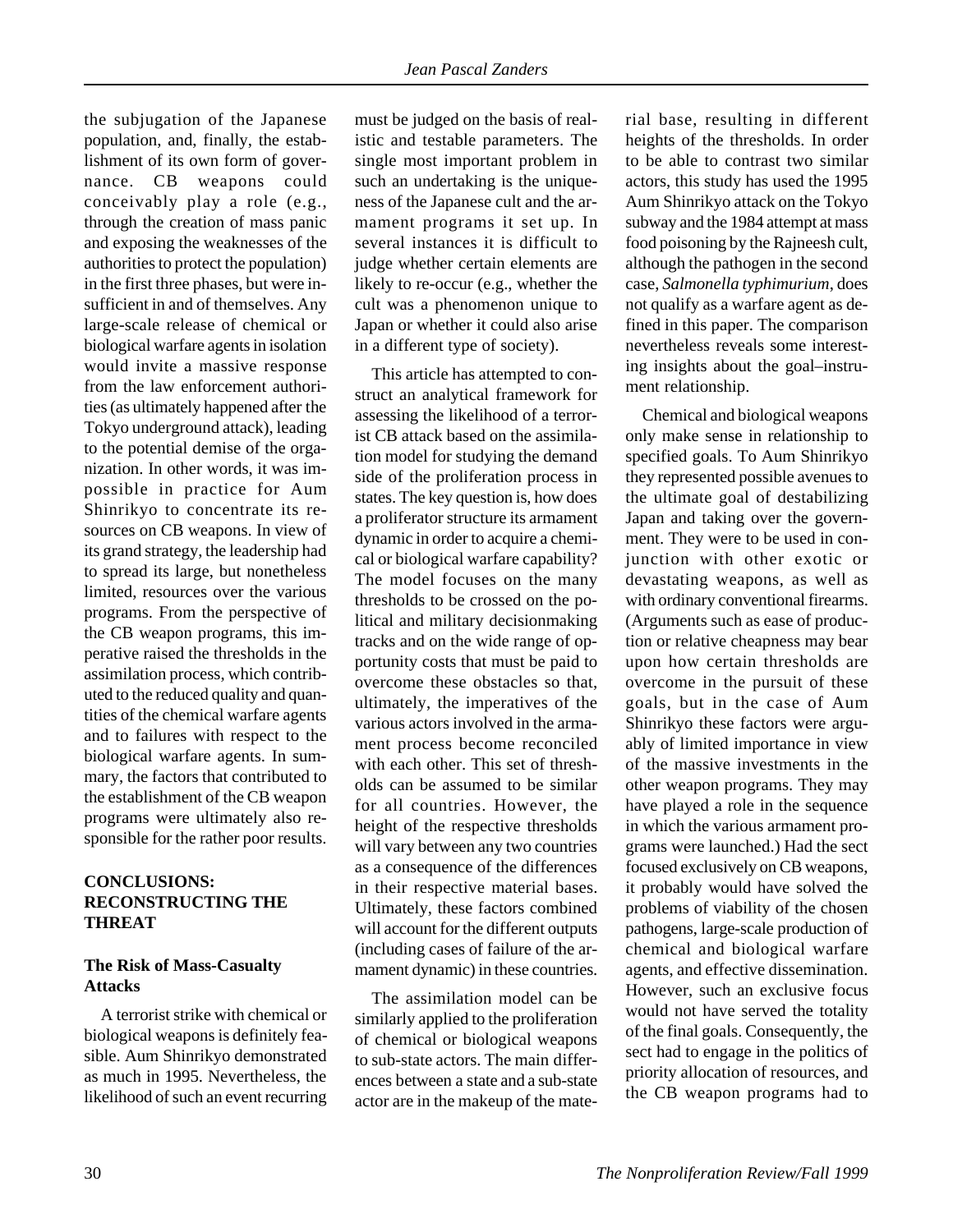compete with the other weapon projects. Many factors that increase the aggregate opportunity costs for weapon programs in states, such as inter- and intra-service rivalry in the military, institutional and parochial interests, influence peddling, and so on, were also observable in Aum Shinrikyo. The outcome was many unresolved issues in the CB weapon programs as well as in the other weapon projects.

The material base upon which Aum Shinrikyo could draw was huge and few other terrorist organizations will be able to match it. The cult's failures and difficulties are therefore significant for the threat assessment of terrorism with CB weapons. Variations in the composition of the material base have an immediate impact on the ability of an organization to successfully sustain a CB weapon armament dynamic. For instance, only a vertically organized, highly integrated, and ideologically uniform group appears to have the capacity to set up and operate a large-volume production line for chemical or biological weapons in absolute secrecy. Religious sects, more than any other group, come to mind. This definitely reduces the number of candidates that could sustain such an armament program.

High technical hurdles ultimately limited the range and affected the quality of the warfare agents Aum Shinrikyo was able to develop. Military-grade warfare agents are therefore unlikely to constitute the main threat. As the 1995 sarin attack in the Tokyo underground suggests, a terrorist CB weapon attack may result in relatively few fatalities, and most victims are likely to suffer short or low-level exposure to the chemical or biological warfare agents. The long-term effects of such exposure are still poorly understood, as evidenced by the ongoing debates surrounding the Gulf War Syndrome. Part of the resources for countering CB weapon terrorism should therefore be invested into researching the long-term consequences and treatment of such lowlevel exposures. Failure to do so can lead to demoralization in the affected society and ultimately contribute to the end goals of the terrorists.

Constraints in the material base can lead to a low-volume, high-quality manufacture of chemical or biological warfare agents. Loosely structured or cell-based terrorist groups, or even lone individuals, can produce small quantities of such agents. While this broadens the possibility of these agents being used in terrorist attacks, the probability must nonetheless be linked to the goal–instrument relationship maintained by the actor. Indeed, despite the toxicity or pathogenicity of the agents, small quantities are unlikely to result in mass casualties. Rather, these high-quality agents would be effective for targeting individuals or small groups. Such discriminate use of warfare agents, however, does not differ fundamentally from the more "traditional" use of chemical or biological materials. The question can thus be raised whether this development would fundamentally affect threat assessments. Over the past decades various kinds of terrorist organizations and individuals have been known to be in the possession of extremely toxic substances, but until recently this did not affect the overall assessment of the threat from terrorism.

A related question is whether, bearing the goal–instrument relationship in mind, the use of warfare agents for individual assassinations does not constitute a case of technological overkill. Possibly, a technological imperative distorts the goal-instrument relationship, whereby, for instance, toxicity or pathogenicity becomes the prime criterion for selecting a warfare agent. Technological overkill characterized some of Aum Shinrikyo's assassination operations: VX was injected into two victims with syringes, VX and sarin were used in three attempts to murder a lawyer assisting members seeking to leave the sect, $41$  and phosgene was sprayed through a letterbox in a failed effort to silence a critical journalist.42 The sect could arguably have resorted to more cost-effective instruments. Its interest in the potentially most lethal warfare agents was, of course, a function of its vision of Armageddon. The selection of sarin, VX, and anthrax was also influenced by the intense media attention to the consequences of these agents during the 1990–91 Gulf War.<sup>43</sup> However, the cult did not have the necessary mix of agents at its disposal to meet different types of contingencies (as it did not plan for them). It is not inconceivable that in this void the competition between the various departments of the sect led to lobbying efforts with Shoko Asahara to demonstrate the effectiveness of a particular weapon and contributed to the use of an overkill capacity.

#### **Alternative Scenarios**

The discussion so far has focused on variations of some key parameters in the assimilation model with respect to a terrorist organization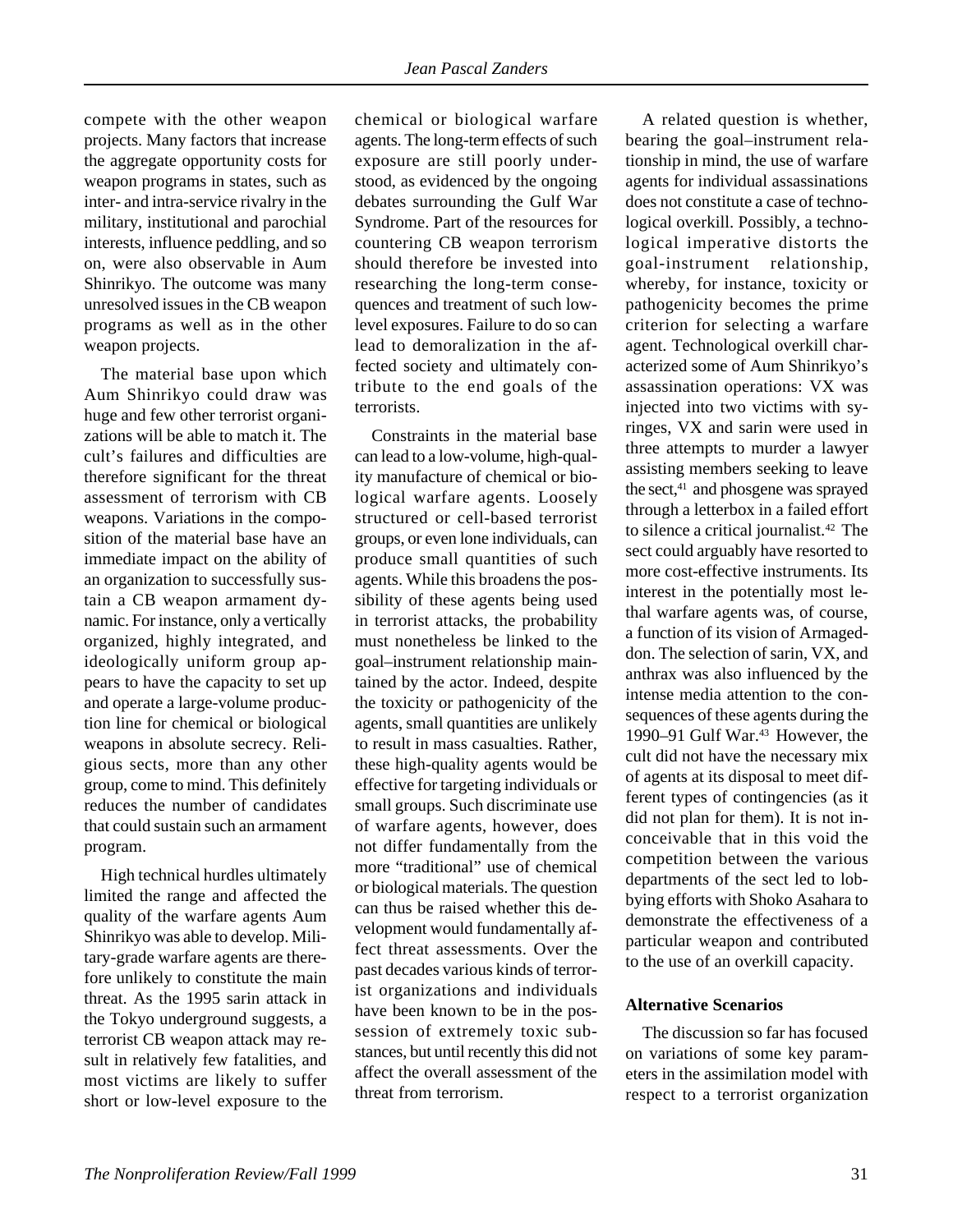wishing to establish an indigenous CB weapon capability involving some of the most sophisticated warfare agents. The working hypothesis was the simple equation underlying most current consequence projections: increased toxicity or pathogenicity equals high casualties. The correlation, however, is far more complex and not necessarily positive. The assumed (military) grades of toxicity and pathogenicity in the threat projection are not easily attained by a terrorist organization in large production runs (around 7.5 liters of 30 percent pure sarin was made for the Tokyo underground attack). The dissemination of these agents, however, could lead to emergency contingencies for which there is little planning today.

Replacing consequence assessments with the goal–instrument relationship as point of departure for threat analysis reveals a different aspect, whose relevance may increase if terrorist organizations acquire greater sophistication and maturity with respect to CB weapons than Aum Shinrikyo. If the choice of a particular chemical or biological warfare agent by the military is a balance between potency and logistical considerations in relation to operational requirements, the question can be asked why a terrorist organization would not seek a similar balance between its technical capabilities and the type of CB weapons used to further its goals. This balance can be struck in two different ways. First, a terrorist group could decide on, for example, first-generation chemical warfare agents such as phosgene or hydrogen cyanide. Their manufacture is technologically less demanding than that of nerve agents, and the in-

gredients for their production are widely available. The purchase of these ingredients would therefore not necessarily arouse suspicion.

Second, over the decades the military have investigated and synthesized thousands of extremely toxic chemicals, but rejected most of them for weaponization.<sup>44</sup> The reasons that they were not ultimately incorporated into the arsenals may be of less relevance to a terrorist organization seeking a CB weapon capability. In other words, a terrorist organization can choose from a huge number of less-known toxic compounds to match its technical capabilities and aims. The first responders to a CB weapon terrorist attack may, consequently, be confronted with the effects of totally unexpected agents, a possibility that can be easily overlooked in the preoccupation with the threat of socalled weapons of mass destruction.

Finally, the prime reasons for using CB weapons on the battlefield are not necessarily casualty production. Denying terrain, degrading combat effectiveness by forcing the enemy to don protective clothing, degrading the operability of facilities and equipment together with imposing the need for elaborate decontamination procedures, causing terror and psychological exhaustion, flushing out enemy troops from strongholds, incapacitation, crop destruction, and so on, are all major applications of CB weapons. Terrorists, too, are not always interested in creating large numbers of casualties. Very often they hit high-value targets, such as train junctions, resulting in major disruptions. Relatively large sections of the population suffer the consequences. Persistent agents, e.g., mustard,

could easily be used in this way. The release of an incapacitant, such as a potent lachrymator agent, into the air conditioning system of an airport can easily shut down all activities without causing a single permanent casualty. Opponents of genetically engineered food could resort to anticrop agents to destroy harvests without physically harming a person. In summary, from the perspective of the goal–instrument relationship the variety of possible agents is enormous. Targets and effects would be limited, but, should the terrorist group so decide, the establishment of a domestic production capability for these agents would be less demanding on the material base of the organization.

Chemical and biological *warfare* agents have been the main consideration in this article, because they represent the new qualitative element in the terrorist threat. Toxicants and pathogens have been applied in assassinations and sabotage since time immemorial. The fact that today more people may have access to the knowledge and the technologies required to manipulate these agents can increase the quantitative dimension of the threat, but their use will not generally lead to mass casualties.

CB weapons, in contrast, are by their very nature indiscriminate, and some military-grade agents can, in theory, produce large numbers of fatalities and other casualties. Their insidiousness, moreover, makes them ideal instruments for terror and chaos. However, the processes to manufacture and disseminate them in sufficiently large quantities to obtain these effects are far more complex than those associated with other chemical and biological ma-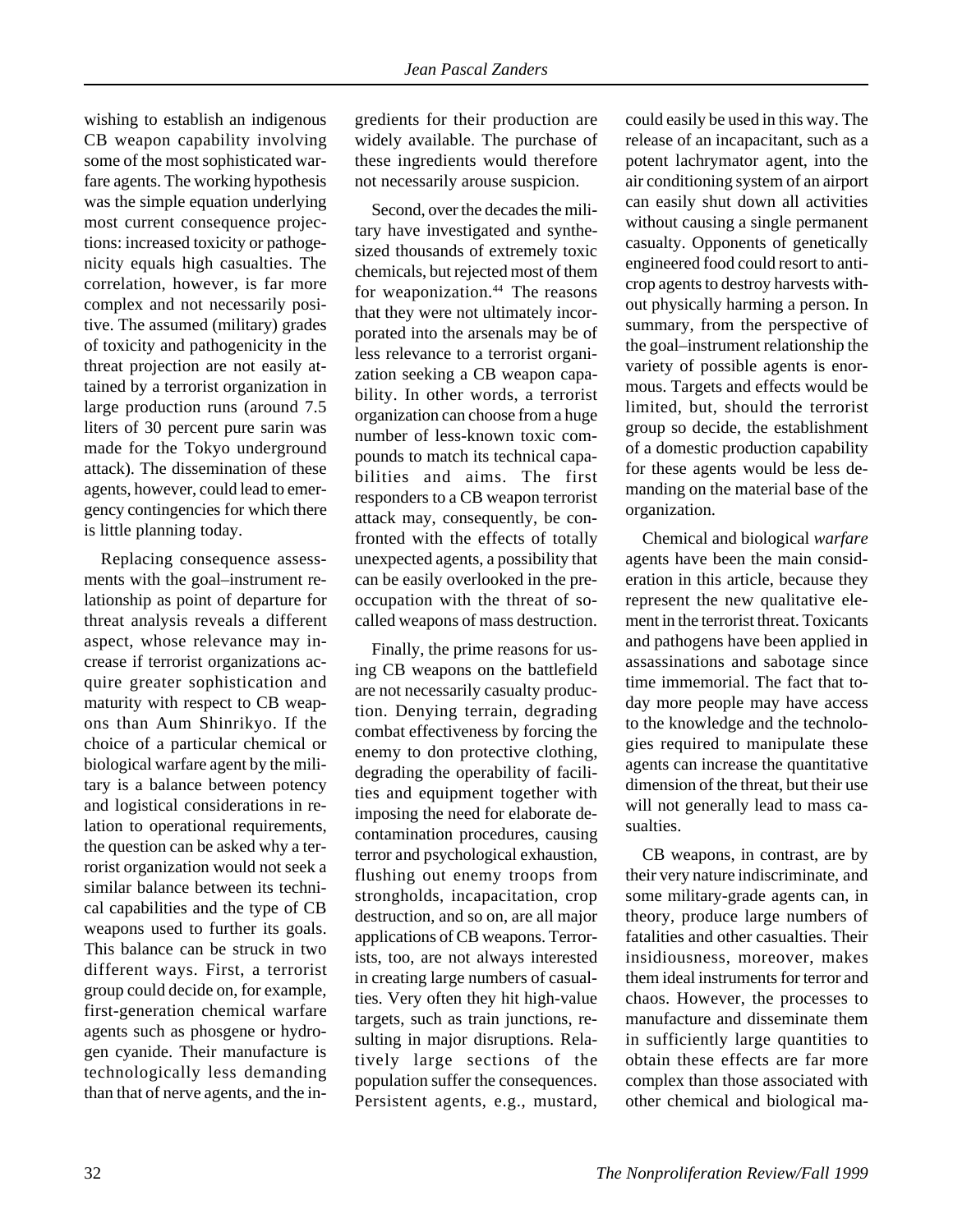terials. Despite large investments, Aum Shinrikyo's CB weapon programs continued to be plagued by considerable problems. The dependency on outside sources for equipment and compounds combined with the fact that such a CB weapon program must be run in total illegality considerably complicates the quest for such weaponry. Contrary to widespread belief, the norms against both state and sub-state acquisition and use of CB weapons have been greatly strengthened. In addition, many sectors of society have acquired a greater awareness of the security risks involved in proliferation and will therefore be less likely to be unwitting partners in the acquisition of CB weapons by terrorists. These elements are and will remain major impediments to the widespread use of CB weapons for terrorist purposes.

2 A similar approach has been noted in chemical weapon proliferation analyses, whereby the debate conjures up a continuum starting with the transfers from industrialized countries to the proliferator, and ending with the latter's acquisition of a chemical weapon capability. The predetermined end of this linear presentation of the chemical weapon acquisition process is probable (or at least possible) use. Jean Pascal Zanders, "Towards understanding chemical warfare weapons proliferation," *Contemporary Security Policy* 16 (April 1995), pp. 102–103.

3 W. Seth Carus, "Bioterrorism and Biocrimes: The Illicit Use of Biological Agents in the 20th Century," Working Paper, Center for Counterproliferation Research, National Defense

University, Washington, DC, August 1998 (March 1999 Revision), pp. 57–66.

4 This article deals exclusively with internal processes of CB weapon acquisition and therefore not with state-sponsored terrorism and the possibility that a state may supply chemical or biological warfare agents. Several contributions in Brad Roberts, ed., *Terrorism with Chemical and Biological Weapons: Calibrating Risks and Responses* (Alexandria, VA: Chemical and Biological Arms Control Institute, 1997) deal with this threat.

5 L. Lewin, *Die Gifte in der Weltgeschichte* [Poisons in world history] (Berlin: Verlag von Julius Springer, 1920), p. xiv. The author details many examples of poisoning for political purposes.

6 Erhard Geissler, *Biologische Waffen—Nicht in Hitlers Arsenalen* [Biological weapons—Not in Hitler's arsenals], Studien zur Friedensforschung Band 13 (Münster: LIT Verlag, 1998), especially chapters 2 and 3; Mark Wheelis, "Biological sabotage in World War I," in Erhard Geissler and John van Courtland Moon, eds., *Biological and Toxin Weapons: Research, Development and Use from the Middle Ages to 1945*, SIPRI Chemical & Biological Warfare Studies no. 18 (Oxford: Oxford University Press, 1999), pp. 35–62. Both studies are based on documents from German archives.

7 Robert Harris and Jeremy Paxman, *A Higher Form of Killing* ([No place given]: Triad Granada, 1983), pp. 88–94.

8 Walter Hirsch (Col. Dr.), "Soviet BW and CW Preparations and Capabilities," (Washington, DC: US Army Chemical Corps, Intelligence Branch, May 15, 1951), pp. 505–6.

9 Valentin Bojtzov and Erhard Geissler, "Military Biology in the USSR, 1920–45," in Geissler and Moon, eds., *Biological and Toxin Weapons*, p. 163; Harris and Paxman, *A Higher Form of Killing,* p. 89; Jan Nowak, *Courier From Warsaw* (Detroit: Wayne State University Press, 1982), p. 63.

10 Harris and Paxman, *A Higher Form of Killing,* pp. 197–98; Ken Alibek, *Biohazard* (London: Hutchinson, 1999), pp. 172–74.

<sup>11</sup> Allan Cowell, "The daring attack that blew up in Israel's face," *New York Times*, October 15, 1997, p. A8.

<sup>12</sup> "South Africa's chemical and biological warfare programme," in Truth and Reconciliation Commission, *Final Report*, presented to President Nelson Mandela on October 29, 1998, volume 2, chapter 6, <http://www.truth.org.za/final/ 2chap6c.htm>.

13 Ron Purver, *Chemical and Biological Terrorism: The Threat According to the Open Literature* (Ottawa: Canadian Security Intelligence Service, June 1995), <http://www.csis-scrs/gc/ca/ eng/miscdocs/tabintre.html#preface>, chapters "Biological Terrorism" and "Chemical Terrorism."

14 The recent spate of anthrax hoaxes in the United States has significantly increased the number of cases. For an overview, see Carus, "Bioterrorism and Biocrimes."

15 Purver, *Chemical and Biological Terrorism*,

chapter on "Chemical Terrorism."

16 *Chemical Weapons: Threat, Effects and Protection*, FOA Briefing Book, no. 16 (Sundbyberg, Sweden: Defence Research Establishment FOA, 1992), p. 20.

<sup>17</sup> *Salmonella* is not normally considered a military agent and has been included in some listings precisely as a consequence of the Rajneesh attack. James A. F. Compon, *Military Chemical and Biological Agents* (Caldwell, NJ: The Telford Press, 1987), p. 373. *Salmonella* has also been described as an "unsophisticated agent." Edward M. Eitzen, Jr., "Use of Biological Weapons," in Frederick R. Sidell, Ernest T. Takafuji, and David R. Franz, eds., *Medical Aspects of Chemical and Biological Warfare* (Washington, DC: Office of The Surgeon General, Department of the Army, 1997), p. 447. The report of the 13th session (January 4–22, 1999) of the Ad Hoc Group negotiating a protocol to the Biological and Toxin Weapons Convention in Geneva does not list the pathogen. Procedural Report of the Ad Hoc Group of the States Parties to the Convention on the Prohibition of the Development, Production and Stockpiling of Bacteriological (Biological) and Toxin Weapons and on Their Destruction, document BWC/AD HOC GROUP/44 (Part 1), January 29, 1999, pp. 152–54.

<sup>18</sup> "US will forswear CW use once treaty is in force," USIS Presidential Text EUR102, US Embassy, Brussels, May 14, 1991.

19 Joseph Fitchett, "US Gulf lesson: Toxic arms devalued," *International Herald Tribune*, May 15, 1991, pp. 1-2; Pierre Simonitsch, "USA zu vollständigem Verzicht auf chemische Waffen bereit" [USA prepared for total renunciation of chemical weapons], *Frankfurter Rundschau*, May 15, 1991.

20 Alibek, *Biohazard*. Ken Alibek also gave several widely reported testimonies to the US Congress and is regularly interviewed by the international press.

21 Vil Mirzayanov and Lev Fyodorov, "A poisoned policy," *Moscow News*, no. 39 (September 27, 1992), p. 9. Vil Mirzayanov, "Poisons the treaty left out," *Wall Street Journal Europe,* May 25, 1994.

22 Previous agreements, such as the 1925 Geneva Protocol, were mere contracts. Technically they ceased to be binding as soon as they were broken by another party and were not binding on noncontracting parties. From the outset it was clear that states parties to the BWC and CWC remain bound to the disarmament imperative irrespective of actions by other countries.

23 Peter Chalk, "The evolving dynamic of terrorism in the 1990s," *Australian Journal of International Affairs* 53 (1999), p. 152.

24 Joseph F. Pilat, "Prospects for NBC terrorism after Tokyo," in Roberts, ed., *Terrorism with Chemical and Biological Weapons*, p. 5; Jerrold Post, presentation on countering terrorist groups, in *Conference on Countering Biological Terrorism: Strategic Firepower in the Hands of Many? August 12–13, 1997*, Proceedings report PIPS-97-2 (Arlington, Virginia: Potomac Institute for Policy Studies, 1997), pp. 38–39.

<sup>&</sup>lt;sup>1</sup> Anthony T. Tu, paper delivered to "Chem-Bio" '98: Combating the Terrorist Threat," sponsored by Jane's Information Group, Washington, DC, October 6-7, 1998; David E. Kaplan and Andrew Marshall, *The Cult at the End of the World: The Incredible Story of Aum* (London: Arrow Books, 1996), p. 144.